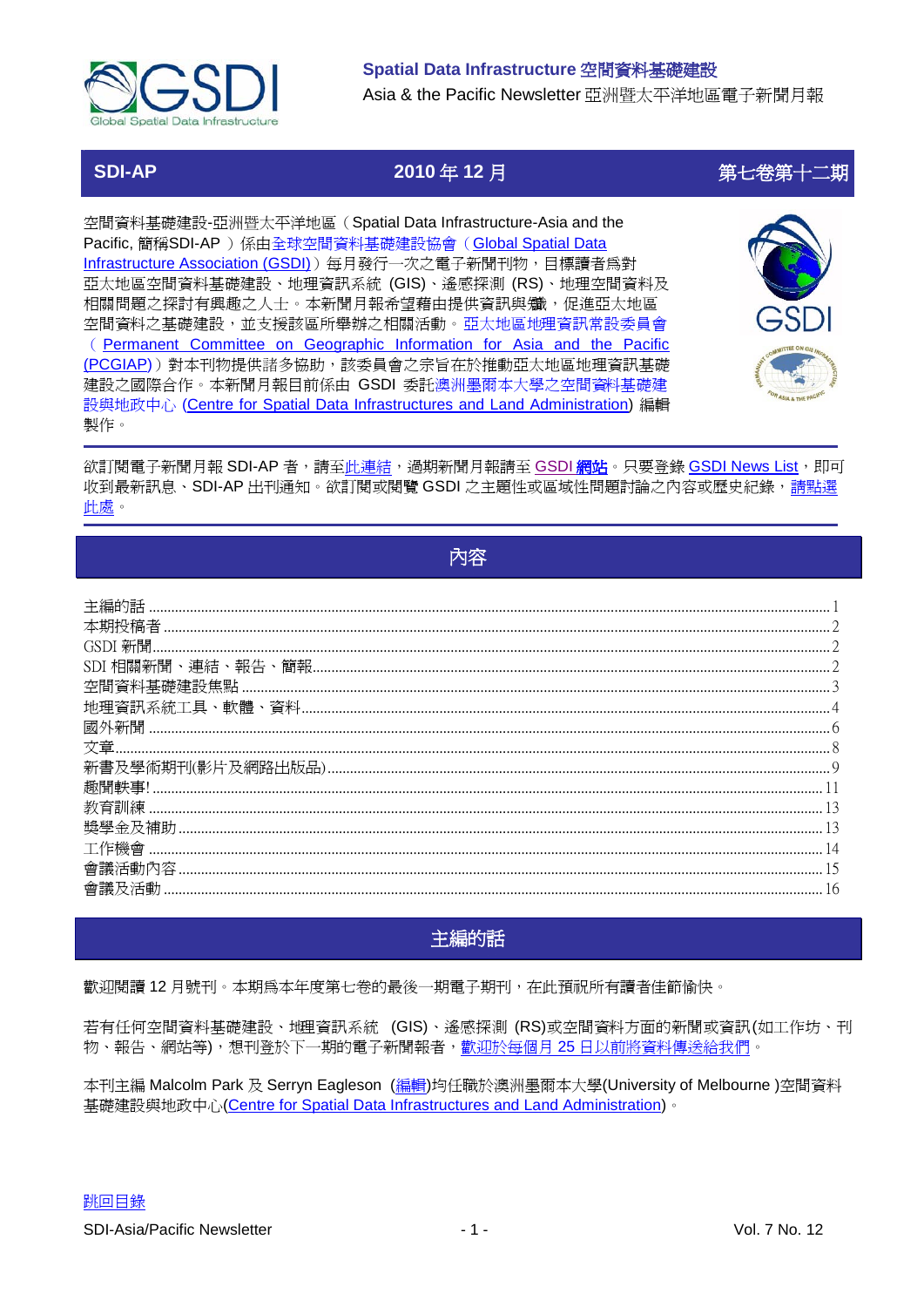

# 本期投稿者

<span id="page-1-0"></span>感謝以下個人、團體對本刊物之協助:

Ali Aein 提供空間資料基礎建設焦點的資料, Paul Box、 Kate Lance 及 Baek Wonkug 提供新聞資料,Jeremy Shen、Bruce Lan 之中文編譯,以及由 *GIS Development* 與 *Asia Surveying Mapping Magazine* 的 Shivani Lal 所提供之報導。

## <span id="page-1-1"></span>[跳回目錄](#page-0-0)

## **GSDI** 新聞

## 第 **12** 屆 **GSDI** 會議記錄

第12屆 GSDI 研討會會議記錄現已整理上傳到[<http://www.gsdi.org/gsdiconf/gsdi12/prog\\_details.html>](http://www.gsdi.org/gsdiconf/gsdi12/prog_details.html) , 會議 照片也歡迎參見[<http://gsdi12.multiply.com/>](http://gsdi12.multiply.com/)。



資料來源: GSDI

<span id="page-1-2"></span>[跳回目錄](#page-0-0)

## **SDI** 相關新聞、連結、報告、簡報



## [重要地圖:北韓](http://asmmag.com/features/value-of-a-map-north-korea-south-korea) **–** 南韓

過去一周我們看到北韓對南韓開砲的消息,讓該區出現緊張對立狀態。1953 年簽 訂停戰協定後,就已清楚繪製兩國邊界,大體上來講是以北緯 38 度線為基準。這 個邊界的西側部分有所改變,兩國對於邊界的定義也因而有所爭議。 資料來源: Asian Surveying & Mapping

完整的贊助及參與單位名單請參見

[ml>](http://www.gsdi.org/gsdiconf/gsdi12/sponsors.html) ,所有合作單位也詳列於 [<http://www.gsdi.org/gsdi12>](http://www.gsdi.org/gsdi12)。

北克舉行。

[<http://www.gsdi.org/gsdiconf/gsdi12/sponsors.ht](http://www.gsdi.org/gsdiconf/gsdi12/sponsors.html)

第 13 屆 GSDI 研討會將於 2012 年 5 月於加拿大魁

## [空間資料基礎](http://www.directionsmag.com/articles/spatial-data-infrastructures-more-than-directives/142537) **–** 不只是指令 **\***新功能

摘要:由於 OGC 及其成員在發展標準及推廣相容性方面相當成功,現在已經很容易透過科技來分享各政府機關 的空間資料。但是這些資料分享的法律議題又該如何處理呢? Kevin Pomfret 律師及 OGC 的工作人員 Steven Ramage 檢視了一些與全國性或區域性空間資料基礎建設執行成功與否的相關議題。 資料來源: Directions Magazine

## 默皮拉火山 **–** [具挑戰性的空間資料技術](http://www.asmmag.com/features/mt-merapi-challenging-spatial-information-technology)

默拉皮火山(Mt. Merapi)於 10 月 26 日開始爆發,推上大氣層的火山灰已超過警戒線。這些火山灰奪走了 200 條 人命,而且它不只危及原地點的人口,還影響到附近領空的飛機航行。

印尼的 Tandang Yuliadi Dwi Putra of Bakosurtanal、印尼的 Trias Aditya of UGM 及荷蘭的 Walter de Vries of ITC 在新加坡舉行的第 12 屆 GSDI 研討會中做了一份簡報:如何將地區性空間資料基礎建設運用於火山災害風險 管理(['Making Sense of Local Spatial Data Infrastructure in Volcanic Disaster Risk Management'](http://www.google.com/url?sa=t&source=web&cd=2&ved=0CB0QFjAB&url=http%3A%2F%2Fwww.gsdi.org%2Fgsdiconf%2Fgsdi12%2Fslides%2F3.1a.pdf&ei=eiTlTPjsGsHDswaj_MXECw&usg=AFQjCNEm6SeEwG6TGQxLZ8s1yd_NGMDf_g&sig2=NPsbsEHbd2e8L0lVNa2i-g))。這份簡報 建議研發火山災害防範模式,並歸結出4項結論:

1) 默拉皮火山風險管理必備之空間資料及相關技術

2) 支持風險管理之地區性 SDI 功能,包括提供空間資源、資料取得、詮釋資料資訊及網路服務的能力

3) 地理訊息入口網站(Geoportal)及地理空間網路服務(Geospatial Web Services),可提供各地方機構共同合作及 協調撤離計畫的需求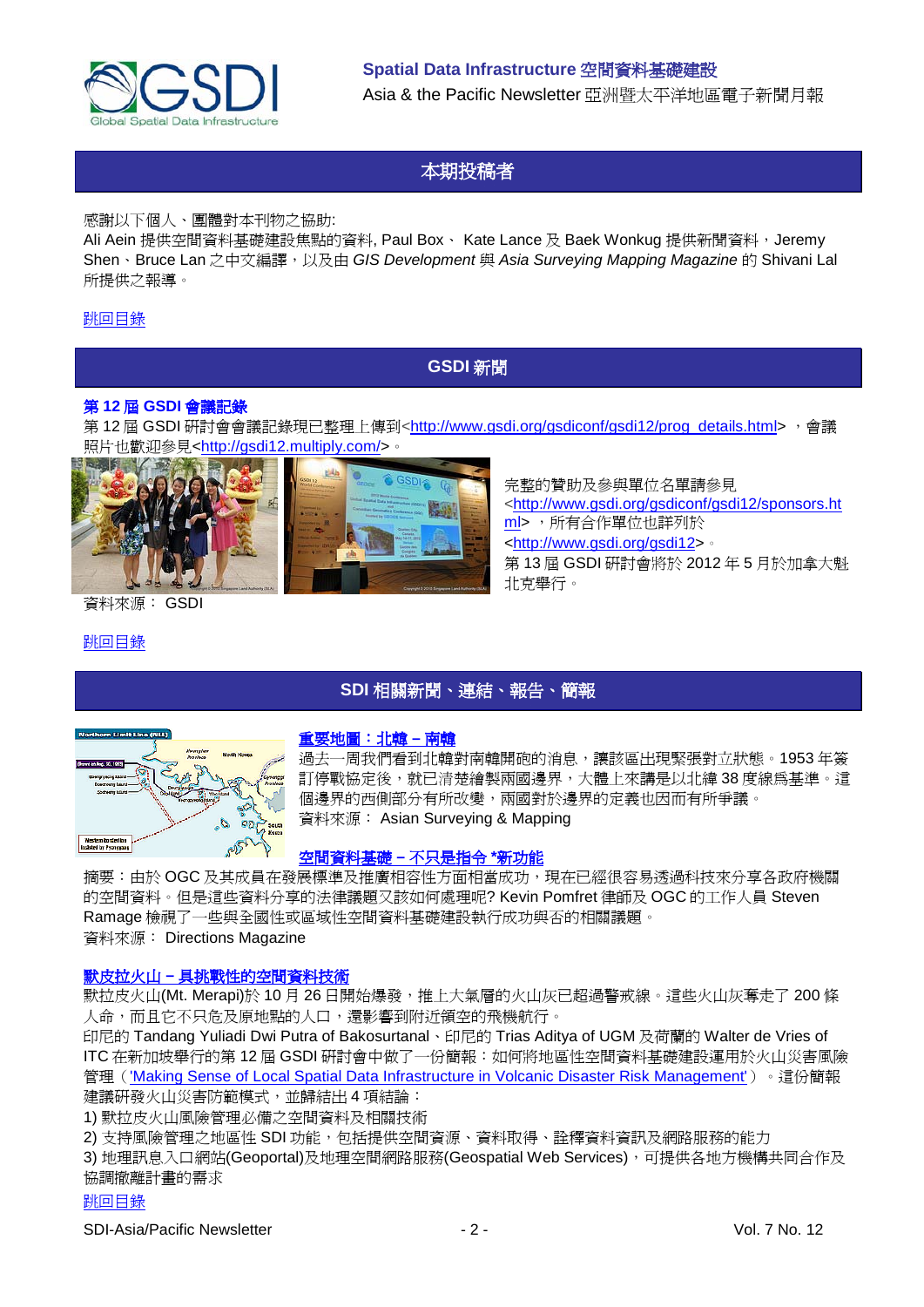

4) 依據地方政府機關官員滿意的特定情境評估模式 資料來源: Asia Surveying and Mapping Magazine

### **FDGC –** [認可外部標準](http://www.fgdc.gov/standards/fgdc-endorsed-external-standards/index_html)

美國聯邦地理資料委員會[\(FGDC\)](http://www.fgdc.gov/)指導委員會正式認可一組 OGC 標準以及 FGDC 以外的單位所發展的標準。這 些標準包含在 GeoOneStop、以地點為基礎的計畫及 FGDC 未來的其他計畫中,在地理空間平台的相容性方面扮 演著重要的角色。 資料來源: FDGC

[韓國向全球發布](http://asmmag.com/news/korea-s-u-city-concept-launches-globally) **U-City** 概念

全球性的 U-City 最近在首爾的 U-City 世界論壇中發布。這個論壇共有 15 個國家共同參與,包括美國、中國及印 度,也包括來自 IBM、Cisco Systems 及其他開放地理空間協會(Open Geospatial Consortium)的參與。新的全球 性 U-City 合作委員會在這次活動中正式成立,以便交換資訊、擬制政策、釐清技術及服務標準,並培養全球的長 才。

資料來源: Asian Surveying & Mapping

#### **ITS** [世界研討會之傑出報告獎](https://intranet.eng.unimelb.edu.au/e-bulletin/index)

[Han Wang](http://www.boommap.com/uploads/2/5/6/4/2564148/utilising_taxi_empty_cruise_time_to_solve_the_short_distance_trip_problem.pdf) 及 Stephan Winter 為榮獲韓國 ITS 世界研討會傑出報告獎[之報告作](http://www.geom.unimelb.edu.au/winter/pubs/wang10utilizing.pdf)者。他們提出一項短程接送服務的 方式,解決了一些市區內的移動問題,並為計程車產業開創出新市場。 這份報告指出這類服務的問題,並提出計 程車空車在路上跑的時間,可以成為短程接送問題的解決方式。

## **ABC (**澳洲**)**廣播國家奧坎簡化論計畫 **(2010** 年 **11** 月 **7** 日**)**探討科學與城市:創新城市、智慧交通、及擴增實境

這是一個似乎可以用來規劃交通系統並避免市區交通大堵塞的範例。倫敦的交通堵塞規費,是根據類似模化及模 擬技術計算出的最新資料分析。米蘭的交通堵塞費用則是依個別車輛排放出來的污染程度而定。當一輛車子進入 市區,攝影機幾乎就會立即開始發出訊號到資料庫,確認其模式及相關規費範圍。斯德哥爾摩的智慧交通系統, 運用攝影機及雷射依據當日的時間來確認車輛及費用,這降低了將近 25%的交通堵塞情況及 12%的廢氣排放。另 一個例子是解決中國各大城市惡名昭彰的交通問題。西門子這家電子與工程公司目前正與中國研究人員合作,依 據駕駛手機的自動定位資料找出最佳解決方法。

擷[自廣播稿](http://www.abc.net.au/rn/ockhamsrazor/stories/2010/3057355.htm#transcript)。請同時參[見語音下載檔案。](http://mpegmedia.abc.net.au/rn/podcast/2010/11/orr_20101107.mp3) 資料來源: [ABC Occam's Razor](http://www.abc.net.au/rn/ockhamsrazor/stories/2010/3057355.htm) (廣播)

請同時參見趣聞軼事**!**部分的太陽能道路

## 請同時參[見即時交通與](http://asmmag.com/news/real-time-traffic-and-gnss) **GNSS** (新加坡)

GNSS 為基礎的即時交通訊息及「智慧道路」大幅改變了交通管理方式。由於機上 GNSS 接收器、路上的感應 器、數位訊號及擴增實境的運用,道路與交通資訊變得越來越聰明,道路的運用方式也將會跟著改變。 資料來源: Asian Surveying & Mapping

## <span id="page-2-0"></span>[跳回目錄](#page-0-0)

## 空間資料基礎建設焦點

這期的空間資料基礎建設焦點,我們想向讀者推薦 *Economist* 雜誌第 397 卷 8707 號的智慧系統特刊。

## *Economist* [智慧系統特刊](http://www.economist.com/)

*Economist* 11 月 6 日所推出的智慧系統特刊,發表了好幾篇文章。讀者最多可以免費線上閱讀 5 篇(若要閱讀更 多文章則須註冊申請)。下列為完整文章清單:

- [It's a smart world](http://www.economist.com/node/17388368) (這是個聰明的世界!)
- [A sea of sensors](http://www.economist.com/node/17388356) (探測器下的世界)
- [Making every drop count](http://www.economist.com/node/17388318) (精算每一滴)
- [Living on a platform](http://www.economist.com/node/17388308) (活在一個平台上)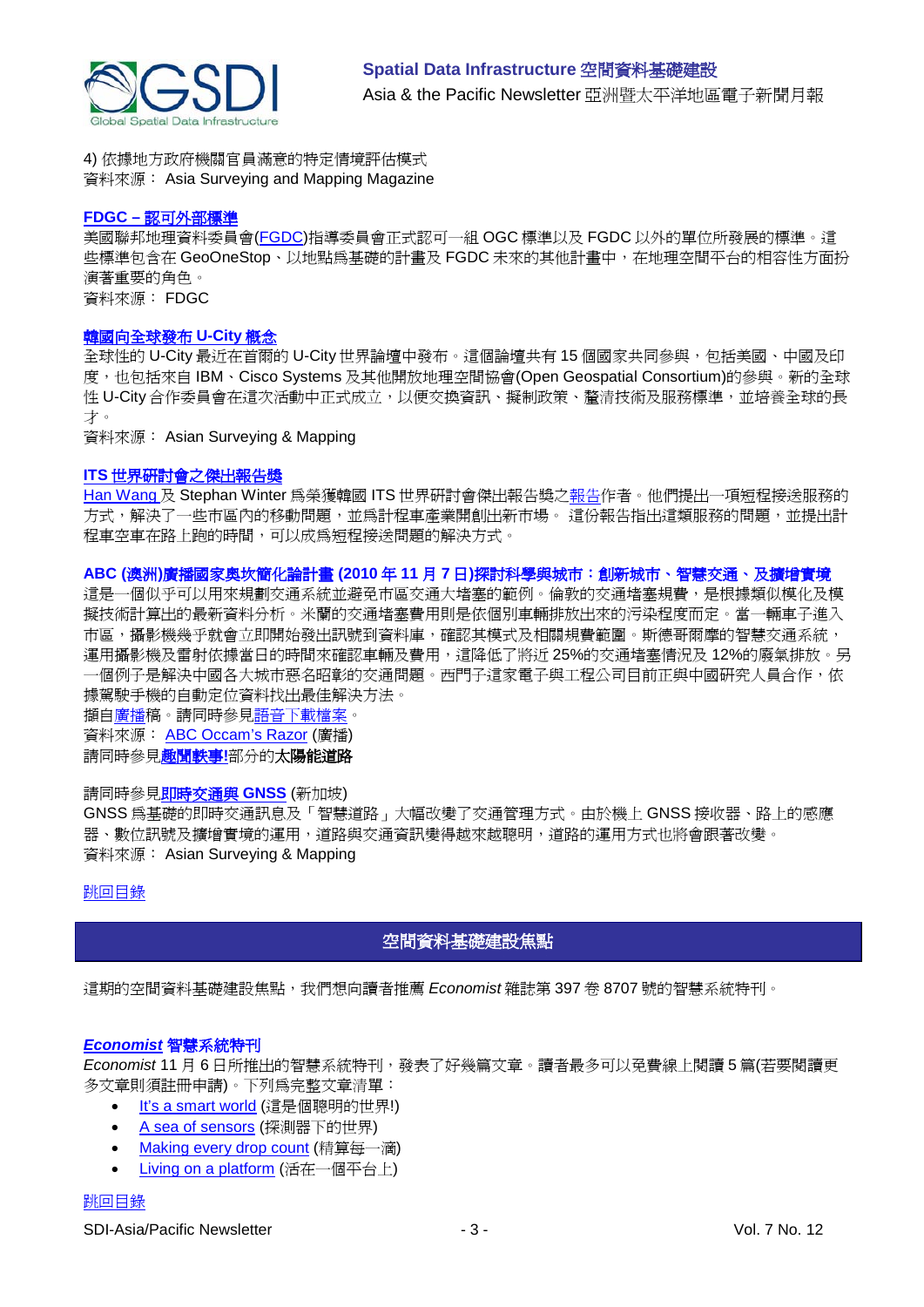

- [Augmented business](http://www.economist.com/node/17388392) (擴增業務)
- [The IT paydirt](http://www.economist.com/node/17388298) (IT 淘金夢)
- [Your own private matrix](http://www.economist.com/node/17388382) (你自己的堡壘)
- **[Sensors and sensibilities](http://www.economist.com/node/17388338) (探測器與感應器)**
- [Horror worlds](http://www.economist.com/node/17388328) (可怕的世界)

其他相關文章請參見 [Living in in a see-through world](http://www.economist.com/node/17416748) (活在一個透明的世界)

請同時參見 **[Convergence of Technology Trends Leads to the Internet of Things](http://asmmag.com/features/convergence-of-technology-trends-leads-to-the-internet-of-things)** (科技趨勢所帶領的網路世 界) (Asian Surveying & Mapping)

編輯群在此歡迎大家踴躍投稿空間資料基礎建設焦點單元。

## <span id="page-3-0"></span>[跳回目錄](#page-0-0)

## 地理資訊系統工具、軟體、資料

## 最新版的 **gvSIG** 桌上型現已推出:**gvSIG Desktop 1.10.**

可從 gvSIG 網站上[的下載區](http://www.gvsig.org/web/projects/gvsig-desktop/official/gvsig-1.10/downloads)取得。

### [澳洲風力發電廠已正式取得建造許可](http://www.prnewswire.com/news-releases/aided-by-market-leading-remote-sensing-technology-australian-boco-rock-wind-farm-receives-planning-permission-106953943.html)

Wind Prospect CWP (WPCWP)今天宣布已取得許可,將在澳洲新南威爾斯 Nimmitabel 附近建造 Boco Rock 風 力發電廠。 … WPCWP 運用美國 Second Wind, Inc.研發的遙感探測測量技術來測量渦輪轉子輪轂高度及其上(最 高 200 公尺)的風速。 [編輯群很高興有機會在此向大家介紹這個迷人的小鎮 [Nimmitabel](http://en.wikipedia.org/wiki/Nimmitabel,_New_South_Wales)。]

資料來源: [Asian Surveying & Mapping](http://asmmag.com/news/aided-by-remote-sensing-australia-wind-farm-receives-approval) 及 PR Newswire

## [讓機器人重見光明的軟體](http://www.unsw.edu.au/news/pad/articles/2010/oct/Eng_research_awards.html)

一位機電系學生寫了一套軟體,可以用來協助自我引導的機器人更精確地行動。這套軟體將大型地圖細分為小區 塊,並能偵測出任何因掃描或繪製地圖時所造成的錯誤。可以讓機器人快速重新計算出路徑並刪除錯誤。好幾台 機器人一起作業時,這套軟體尤其受用。

資料來源: [Geospatial World Weekly](http://www.geospatialworld.net/index.php?option=com_content&view=article&id=18821%3Asoftware-takes-blindfolds-off-from-robots&catid=61%3Aapplication-transportation-navigation&Itemid=1) 及 UNSW News

## 中國否認 **[Map World](http://china.globaltimes.cn/society/2010-10/585872.html)** 盜竊資料

中國國家測繪局(SBSM)回應關於 [Map World](http://tianditu.com/) 資料原創性的相關問題。根據新京報(*Beijing News)*指出,這是最新 推出的線上地圖服務網站,並確定該線上服務軟體均有其自己的版權所有權。 資料來源: [Geospatial World Weekly](http://www.geospatialworld.net/index.php?option=com_content&view=article&id=18828%3Achina-refutes-data-stealing-allegation-for-map-world&catid=49%3Aproduct-data&Itemid=1) and *Global Times* (China)

## **50** 年探[尋遙繪島嶼野生植林山群](http://www.yomiuri.co.jp/dy/national/T101128002593.htm) 作者:Akiko Yoshinaga / Yomiuri Shimbun Staff Writer

Itsuo Ota 重新修訂他幾十年前繪製的日本島嶼山區地圖,並特別深入關切自然環境的改變。 資料來源: [Asian Surveying & Mapping](http://asmmag.com/news/filling-in-yakushima-s-blanks-a-five-decade-mapping-quest) 及 [Daily Omiuri Online](http://www.yomiuri.co.jp/dy/index.htm)

#### [透過貧窮地圖繪製來協助不丹的發展](http://blogs.worldbank.org/endpovertyinsouthasia/how-can-poverty-mapping-support-development-bhutan)

世界銀行團隊與不丹國家統計局(NSB)及國民幸福總值委員會(GNHC)合作,繪製了不丹的貧窮地圖。該團隊運用 「小區域預估」(Small Area Estimation)方式,並同時利用 2005 年人口普查及 2007 年家庭生活標準調査 (BLSS),以比目前調查資料還低的解集標準整理出可靠的貧窮預估。專家們認為他們可以拿這份地圖與其他公共 服務中心、交通網絡、市場位置等地圖相比較,從中了解更多資訊。透過貧窮地圖可以確認需要哪些必要的投 資,來改善這些區域的貧窮問題。

特別感謝 Kate Lance 提供這項訊息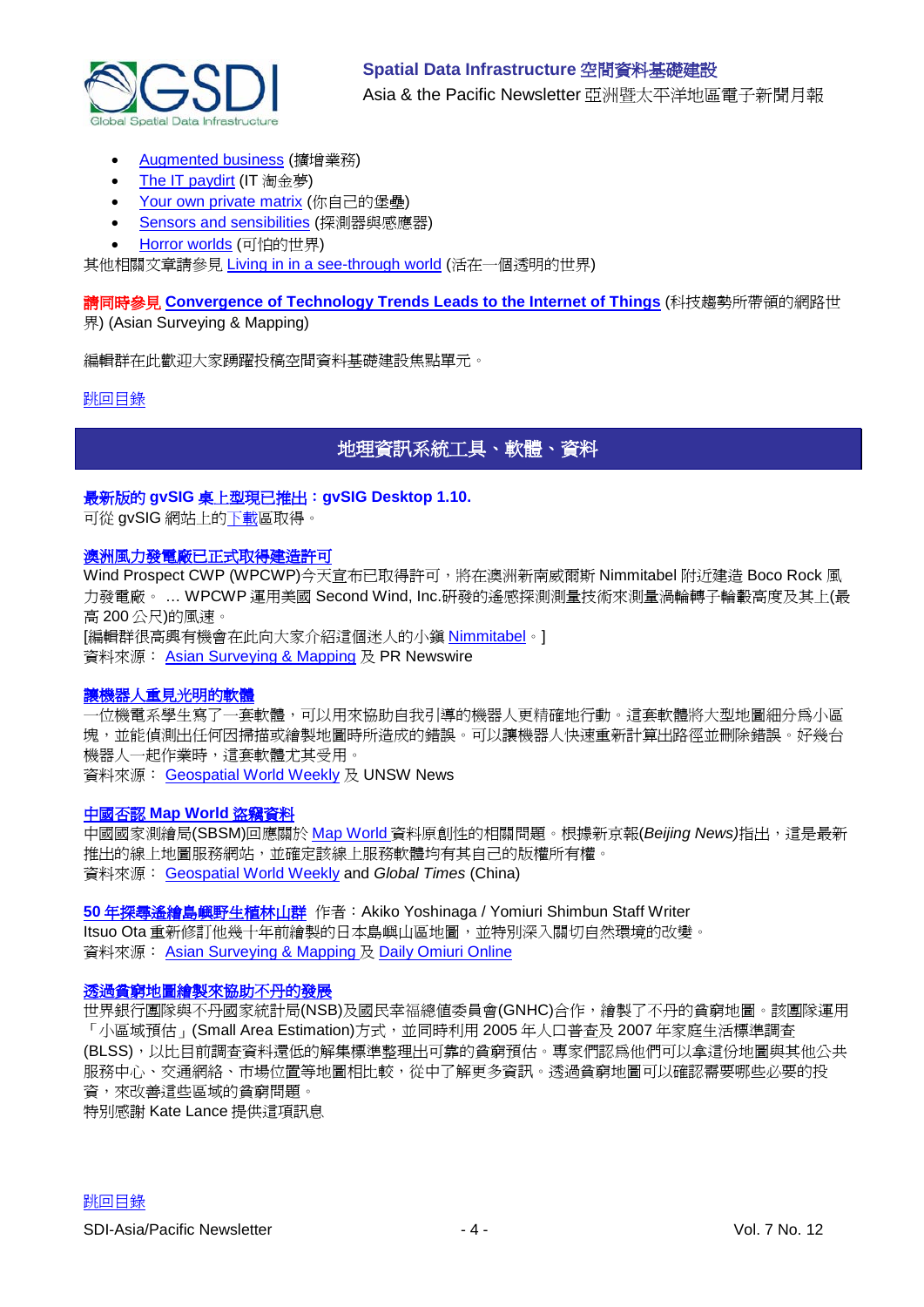

## [地理信息學專家探討遙感探測](http://timesofindia.indiatimes.com/city/pune/Geoinformatics-experts-to-discuss-remote-sensing/articleshow/7002476.cms#ixzz16bV9Iycx)

300 多位空間科學家、地理資訊技術人員及基礎建設管理者,齊聚於全國*基礎建設發展與管理之遙感探測與地理* 資訊研討會(Remote sensing and geoinformatics in infrastructure development and management), 該研討會由 印度遙感探測學會(ISRS), Pune 分會的 Sinhagad 科學院及 Lonavla 的 Sinhagad 技術教育學會主辦。 資料來源: [Asian Surveying & Mapping](http://asmmag.com/news/geoinfomatics-experts-gather-in-pune-to-discuss-remote-sensing) 及 Times of India

#### [印度將運用衛星追蹤恐怖分子](http://www.hindustantimes.com/News-Feed/tripura/Tripura-to-use-satellites-to-track-terrorists/Article1-626091.aspx)

印度 Tripura 省的警察總長 K. Saleem Ali 宣布,該省即將運用衛星來追蹤該省的恐怖份子。Tripura 將繼 Jammu 及 Kashmir 與 Jharkhand 之後,成為第3個利用地理衛星系統(GSIS)於制止暴力行動的省分。 資料來源: [GeoSpatial World Weekly](http://geospatialworld.net/index.php?option=com_content&view=article&id=18945%3Aindian-state-to-use-satellites-to-track-terrorists&catid=57%3Aapplication-military&Itemid=1&pagetype=newssearch) 及 The Hindustan Times

#### [印尼門塔娃依群島總圖](http://www.gsi.go.jp/kankyochiri/gm-disaster-1027ind_e.html)

從目前所公布的地圖發現,當地時間 10 月 25 日 9:42pm 所發生的大地震嚴重破壞門塔娃衣群島(Metawai islands) 的海岸線。

資料來源: [Asian Surveying & Mapping](http://asmmag.com/news/japan-global-map-of-the-mentawai-islands-indonesia) 及 Geospatial Information Authority of Japan

#### 尼泊爾及孟加拉之 **NREL** [地理空間工具組](http://www.nrel.gov/international/geospatial_toolkits.html) **(GsT)**

地理空間工具組(GsT)是由 NREL 所研發的地圖軟體應用程式,整合了資源資料及其他地理資訊系統(GIS)資料, 以便進行整合性資源評估。每套 GsT 的非資源、國家專用資料,均來自各國的各個機構及全球資料集。 工具組的研發資金來自美國國際開發總署(USAID)、美國貿易發展署(USTDA)、聯合國環境規劃署(UNEP)、美國 環境保護署(EPA)、美國國務院(DOS)、及美國能源部(DOE)。 最新 – 修正版本

GsT於 2010年11月全部重新設計及全新推出,提供更現代化、更容易使用的介面,以及更快速分析性提詢的效 能。地理空間工具組的修訂版本已在 3 個國家推出:孟加拉、尼泊爾、及土耳其。GsT 的修訂版本接下來幾周將 於目前已有原版本的國家推出。

特別感謝 Kate Lance 提供這項訊息

#### [孟加拉的數位地圖將為該國省下](http://www.thefinancialexpress-bd.com/more.php?news_id=117497&date=2010-11-13) **Tk 3.74b**

現已正積極準備數位地形圖當中。根據負責孟加拉全國地測及地圖繪製的機構孟加拉地測局(SoB)指出,這份地 圖可以為孟加拉每年省下 Tk 37 億 4 千萬。 [100tk 孟加拉塔卡 ≈ 1 美元 \$ ≈ 0.63 £ 英鎊 ≈ € 0.75 歐元] 資料來源: [GeoSpatial World Weekly](http://geospatialworld.net/index.php?option=com_content&view=article&id=18944%3Adigital-topographic-map-can-save-tk-374b-sob&catid=66%3Aapplication-miscellaneous&Itemid=1&pagetype=newssearch) and [The Financial Express](http://www.thefinancialexpress-bd.com/)

#### [衛星追蹤指出野鳥將傳播亞洲地區的](http://www.cidrap.umn.edu/cidrap/content/influenza/avianflu/news/nov2210fao.html) **H5N1**

青海湖死掉的野鳥中,約有一半是斑頭雁。FAO 指出,衛星追蹤青海湖的斑頭雁冬天飛到西藏拉薩地區或印度過 冬。FAO 提到,這些野鳥在那裡接觸到當地家禽,而當地爆發 H5N1 疫情,這些病毒可能在家禽及野鳥之間傳 播。該報導指出:「若真為如此,中亞候鳥遷移路線中,東部區域的野生水鳥,可能就是將 H5N1 HPAI[高致病 性禽類流感]傳到蒙古的主要病源,因為每年春天這些野鳥會從青海-西藏地區遷徙到北部及東部。」 資料來源: [Asian Surveying & Mapping](http://asmmag.com/news/satellite-tracking-suggests-wild-birds-may-spread-h5n1-in-asia) 及 [CIDRAP](http://www.cidrap.umn.edu/index.html) 流感新聞

#### [澳洲解決方案將對北美洲有所助益](http://www.vector1media.com/resources/toolbox/17090-australian-solution-keeps-lights-on-in-north-america)

由 Perth-founded Indji Systems 所研發的 Indji Watch 可提供公用事業即時潛在危險分析,其中包括火災、地震、 雷擊、及其他暴風雨襲擊災難,以及其他相關問題。Indji Watch 自動勞工密集手動追蹤程序,隨著外部危險的轉 變與發展,提供便利、網路為基礎的即時、一致、且詳細的外在危險資訊。 資料來源: V1 Magazine

<mark>[澳洲的太空之星將越來越明亮](http://www.smh.com.au/opinion/politics/australias-space-star-is-looking-brighter-20101123-1851b.html)</mark> 擷自澳洲航天工程研究中心主任, Andrew Dempster 副教授. 2009年2月維多利亞發生森林大火時,最有用的緊急救援資訊是中國政府的衛星所提供的。

然而,主要問題在於,澳洲不像大部分的已開發國家及越來越多的新興亞洲國家擁有自己的地球觀測衛星。我們 現在又即將進入野火季節,澳洲須完全倚賴國外的相關單位取得重要的災害發生資訊。而且這樣的資訊也逐漸轉 為商業採購方式。

## [跳回目錄](#page-0-0)

…

SDI-Asia/Pacific Newsletter  $\overline{5}$  - 5 -  $\overline{2}$  - SDI-Asia/Pacific Newsletter  $\overline{1}$  vol. 7 No. 12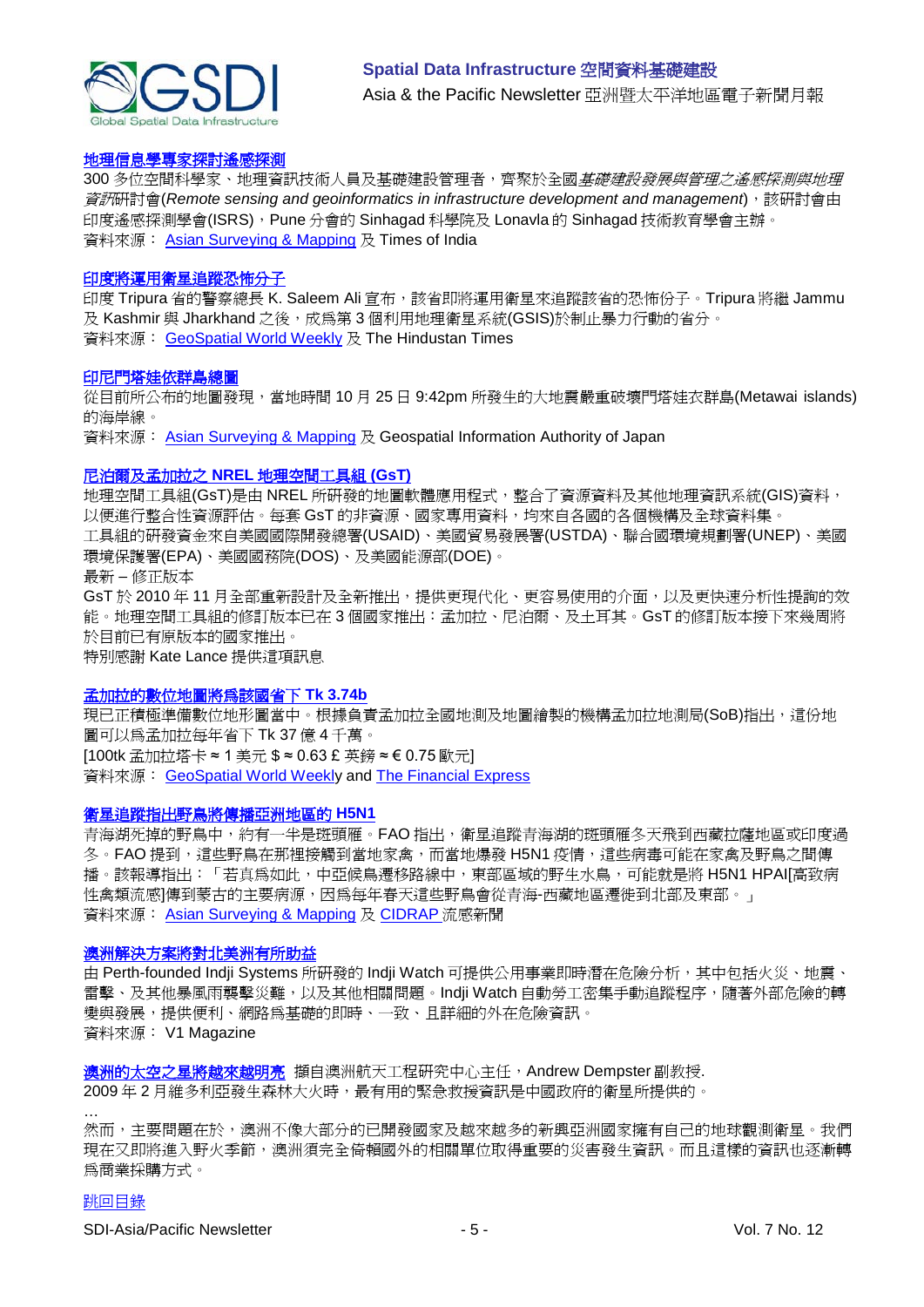

... 40 多年前,澳洲為全球第四個將衛星放到軌道上的國家,[WRESAT](http://homepage.powerup.com.au/~woomera/wresat.htm) (澳洲的第一顆衛星)。然而,自此之後,澳 洲的 「太空」之星已經黯淡許久。澳洲已經有很久一段時間沒有太空計畫或機構,而且現在還需要仰賴其他國家 的衛星來執行我們的衛星服務。

... 雖然澳洲與中國及其他國家與商業衛星公司的合作協議相當良好,但還是跟我們能自己掌控的情況不同。 當火災從地面爆發時,我們需要確定我們可以儘可能及儘快取得最佳的技術資訊。 資料來源: Sydney Morning Herald

#### 中國將建立國家地理資訊工業園區

中國已經開始在北京興建占地面積 66.7 公頃的國家地理資訊工業園區。國家測繪局及北京市政府預計投資 150 億元(\$22 億美金)資金,預計這個園區將於 2013 年開始啓用。 資料來源: [Asian Surveying & Mapping](http://asmmag.com/news/china-to-build-a-national-level-geographic-information-industrial-park-)

### [種出一片](http://www.vector1media.com/articles/features/16615-growing-a-gis-garden) **GIS** 花園 作者:Toni Jackson

任何有經驗的人都會告訴你,如果沒有一個有效的種植方式及肥沃的土壤,都無法種出一片花園,無論園藝家本 身多有才能。規劃、建立及維護共用的資料庫也是一樣的 – 獨立的資料庫一般並不會提供豐富的商業資料情報。 San Antonio Water System (SAWS)公用事業公司深切了解這點。 資料來源: V1 Magazine

#### <span id="page-5-0"></span>[跳回目錄](#page-0-0)

## 國外新聞

下節內容主要是讓讀者了解本區之外的發展情況,呈現空間資料基礎建設的實施情況。

#### **GPS** [軌上使用壽命已達](http://www.afspc.af.mil/news/story.asp?id=123232581) **20** 年

GPS Block IIA-10 (SVN-23),由波音所創建的衛星,安裝於 1990 年 11 月 26 日,並於 1990 年 12 月 10 日開始 運作。這顆衛星是 GPS IIA 系列的第一顆衛星, 預計使用壽命為 7.5 年。到目前為止,這顆衛星比任何其他衛星 的使用壽命都還長,而且預計還可以再使用 12-18個月。

資料來源: [Asian Surveying & Mapping](http://asmmag.com/news/global-positioning-system-satellite-achieves-20-years-on-orbit-) 及 US Air Force Space Command News

#### **NASA** [重新啟動南極地區航空勘測](http://www.nasa.gov/mission_pages/icebridge/news/fall10/antarctic_2010campaign.html)

NASA 科學家開始第二年的南極地區航空勘測作業。這項任務將監測該區海冰、冰蓋及冰山的改變情況。研究人 員將從智利蓬塔阿雷納斯(Punta Arenas)出發,該地設有 NASA 的 DC-8,這是裝置一套七件設備、高 157 英呎 的航空實驗室。其研究重點在於重新勘測這區快速變化的地形,並開始啓動新調查。 資料來源: [Geospatial World Weekly](http://www.geospatialworld.net/index.php?option=com_content&view=article&id=18826%3Anasa-resumes-airborne-survey-in-antarctic&catid=47%3Aproduct-surveying-mapping&Itemid=1) 及 NASA "Icebridge" Mission

## 美國 **OMB** 重新修訂地理空間資料管理指南

美國的管理預算局(OMB)於 11月 10日發布新增修[的指南到](http://www.whitehouse.gov/sites/default/files/omb/memoranda/2011/m11-03.pdf) OMB Circular A-16, 「地理資訊與相關空間資料活 動合作。」OMB Circular A-16 提供空間資料的協調與使用改善指南,並在數位環境中提出有利於聯邦政府及國 家的有效且經濟的空間資料資產運用與管理。這份增修方針更進一步定義並釐清從 Circular A-16 特別選出的一些 事項,採納協作的聯邦地理空間資產管理效能,改善以任務為取向的聯邦政府及其持有者業務需求的支援能力。 這項方針主要著重於地理空間資料,將視為主要資產,並清楚列出管理地理空間資料資產的程序。這份增修的指 導是由許多個人、機構、及聯邦地理資料委員會(FGDC)社群中的合作夥伴共同完成的。 特別感謝 Wonkug Baek 提供這項訊息

#### 美國 **FGDC** 正在徵詢對「地理空間平台」的想法

美國聯邦地理資料委員會(FGDC)正在徵詢相關合作單位對[於地理空間平台先導計畫提](http://www.geoplatform.gov/)案的意見及建議。這個「平 台」的版本詳述於總統的 2011 財政年度預算書中:「2010 及 2011 年間,地理空間資料方面的聯邦資料管理方 是將移到新的管理方式,建立一個地理空間平台來支援 Geospatial One-Stop, 以地點為基礎的計畫及其他未來 的計畫。這樣的改革將能改善政府架構,以因應州、地區及省政府機關的業務需求、行政管理政策、及各機構的

## [跳回目錄](#page-0-0)

SDI-Asia/Pacific Newsletter  $\overline{6}$  - 6 -  $\overline{8}$  -  $\overline{9}$  -  $\overline{9}$  -  $\overline{9}$  -  $\overline{9}$  Vol. 7 No. 12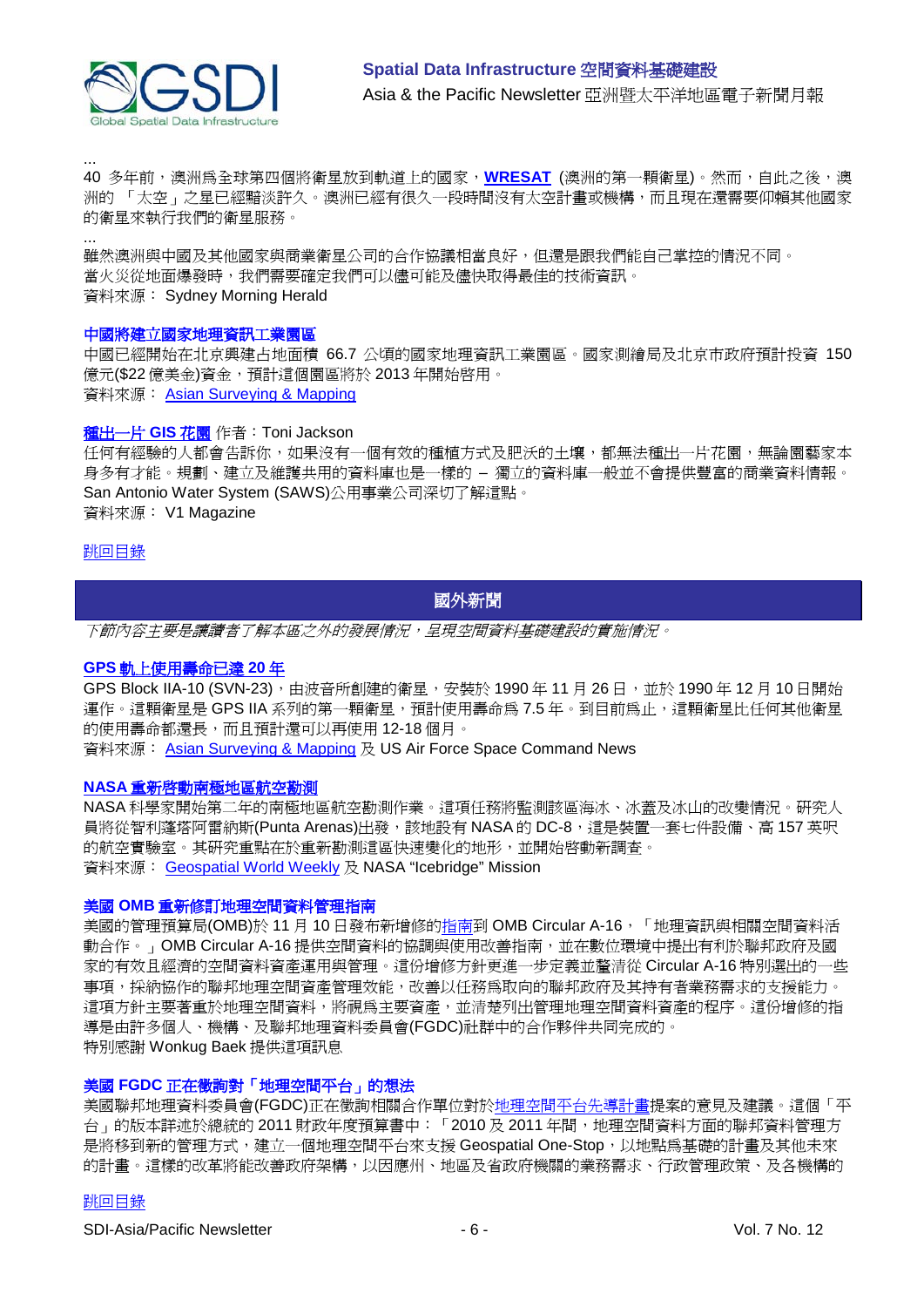

任務宗旨。各項投資將以業務需求爲優先考量。地理空間平台將考慮增加與 Data.gov 合作的機會,並著重於建構 標準與技術的再運用,最後能增加地理空間資料的取得。」這個平台主要著重於提供有價值的地理空間服務,方 便政府組織的取得,並用來提供地點為基礎的產品與服務給美國大眾。過去幾個月以來,FGDC 合作的機構擬訂 了一份道路地圖現代化(Modernization [Roadmap](http://www.geoplatform.gov/))文件草案,為「平台」提供高階的執行計畫。Roadmap 描述了 未來的國家技術架構,提供產業標準及最佳實務,釐清必備的程序與組織要件,並提出策略性方法推動「平台」 的實施。12 月 10 日以前,FGDC 歡迎各方提供意見,可以下列兩種方式提出: **1)** 線上**:** FGDC 建構的 [IdeaScale](http://geoplatform.ideascale.com/) 網站,提供一個線上討論區,讓相關使用人員針對 Roadmap 及「平台」提出他們的想法及意見。 2) 透過 **[e-mail](mailto:geoplatformcomments@fgdc.gov)**:2010 年 12 月以前直接透[過意見表](http://www.fgdc.gov/fgdc-news/GeoPlatform-Roadmap-v3-Comment-Log.xlsx/view) [Excel]寫信給 FGDC。FGDC 將以這些意見及建議來改善 Roadmap 並修訂「平台」。

特別感謝 Wonkug Baek 提供這項訊息

#### 歐巴馬將訪問印度,並宣布將與印度合作地球觀測計畫

美國總統歐巴馬將訪問印度,承諾未來新階段的高科技合作,包括印度太空研究組織(ISRO)的一些創新計畫。歐 巴馬在國會中提到印度許多組織會從「實體名單」中移除,預告印度-美國全新的合作關係(包括地球觀測、太空 探測、及科學教育)。

資料來源: [Asian Surveying & Mapping](http://asmmag.com/news/obama-visit-heralds-earth-observation-partnerships-with-india)

#### [美國推出新的全球創新計畫追蹤土地覆蓋與運用的變化](http://www.doi.gov/news/pressreleases/United-States-Launches-New-Global-Initiative-to-Track-Changes-in-Land-Cover-and-Use-Data-Sharing-Will-Assist-Land-Managers-Worldwide.cfm)

內政部副部長 David J. Hayes, 美國所指派的 2010 地球觀測小組(GEO)高峰會共同負責人宣布, 美國將推出新 的全球創新計畫,致力於發展最完整及最新的30公尺衛星影像資料庫,將顯示全球各地土地覆蓋及土地運用的 變化。

特別感謝 Kate Lance 提供這項訊息 -> 美國內政部副部長的新聞稿[及新聞網頁](http://www.doi.gov/news/doinews/US-Launches-Initiatives-to-Share-Climate-Science-Data.cfm)

#### [預測全球各地地震風險](http://gcn.com/articles/2010/11/03/global-earthquake-model.aspx)

國際財團正在研發開放資源地震模型,協助規劃人員繪製高危險區並採取預防措施。完成後,這項軟體程式將能 連結到不同的資料庫,讓使用者創建不同的模型及地圖,從全國性到區域性的危險區域評估到斷層線附近街道的 獨棟建築研究。這樣的工具可以協助有地震風險的城市及地方機構在發生類似海地這種災難之前,進行修復及建 造工程。全球地震模式(Global Earthquake Model)是公私部門合作的成果,由聯合國、世界銀行、經濟合作與發 展組織、個別國家與私人企業贊助的程式。這項計畫的 IT 經理 Josh McKenty 指出,GEM 可提供比一般地震風 險地圖更動態性的地圖資訊。位於義大利 Pavia 總部的 GEM 財團已經於 2009 開始著手進行這項作業。當所有作 業宗成後,GEM 將能提供一套可縮放比例的軟體,讓使用者計算全球地震風險,提供一個比較各區地震風險的基 礎,預估風險控制對社會-經濟所帶來的影響及成本利益分析。清楚地提供精確且透明的地震風險資料,讓各組 織、機構及個體針對風險防範做出適當的決策,並將這些資料透過各個社群及國家,傳送給更多使用者。 資料來源: [GCN](http://gcn.com/)

特別感謝 Wonkug Baek 提供這項訊息

#### **Data.gov** 設置了開放資料社群網頁

美國行政部門於 2009 年 5 月開始啓用 Data.gov, 以較簡易的方式免費提供政府資料。目前已經增加到 305,692 筆資料集及 236 筆新的資料應用程式。Data.gov 網站已經啓用了線上開放資料社群[\(Open Data Community\)](http://www.data.gov/communities/opendata)網 頁,鼓勵大眾共同來討論資料存取與分享議題。這個網頁,自11月15日開始啓用,目前共有10個主題類別, 包含安全與開放性之間的平衡;擬訂全球資料分享策略;以及運用地理空間資料、語意技術及最佳實務。邀請 Data.gov 的訪客註冊加入社群參與公開討論。根據本網站的說法,該社群的主要目的在於透過政府資源資料的存 取、分享及策展,來刺激政府的全球創新性與透明度。

資料來源: [Federal Computer Week](http://fcw.com/articles/2010/11/17/data.gov-communities-open-data.aspx) (特別感謝 Wonkug Baek 提供這項訊息)

#### 美國糧食部公開全國農夫市集資料

美國糧食部今天宣布美國糧食部全國農夫市集目錄一系列的增強功能,包括地圖功能及重新格式化的資料集。這 些資料集及小工具也可在 Data.gov 網站取得,支援美國糧食部對開放政府(Open Gov)的貢獻。

… 這類高價值的資料集可在 Data.gov 網站上取得: <<http://www.data.gov/tools/4034> >, 以及 AMS 網站: < <http://apps.ams.usda.gov/FarmersMarkets/> >。美國糧食部積極提供高價值的資料給大眾使用,並鼓勵大家將政 府收集的資訊以創新的方式應用於日常生活中。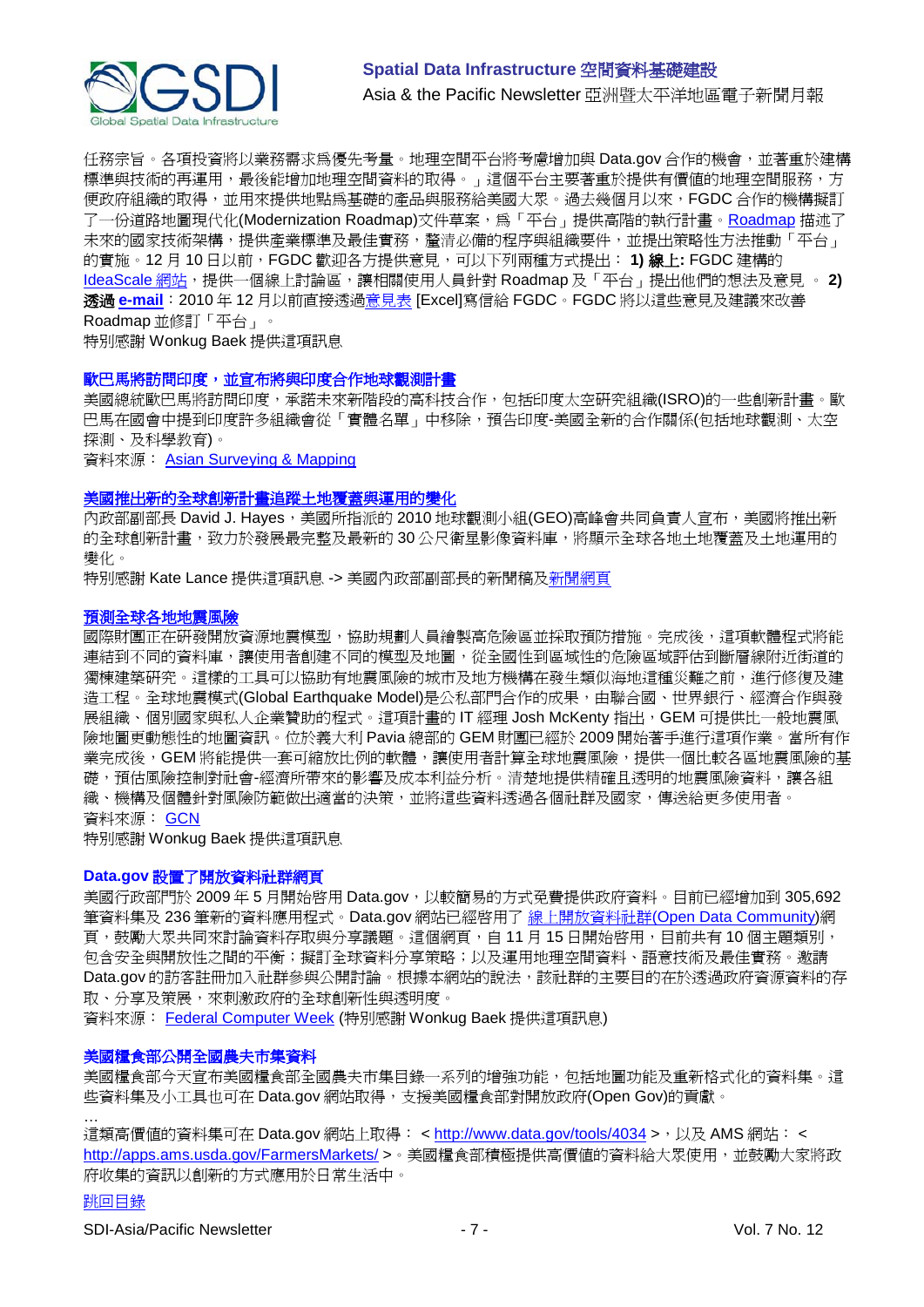

資料來源: [USDA](http://www.usda.gov/wps/portal/usda/!ut/p/c4/04_SB8K8xLLM9MSSzPy8xBz9CP0os_gAC9-wMJ8QY0MDpxBDA09nXw9DFxcXQ-cAA_2CbEdFAEUOjoE!/?contentidonly=true&contentid=2010%2F11%2F0609.xml) 特別感謝 Wonkug Baek 提供這項訊息

### [歐洲能源購買地圖](http://www.gfk-geomarketing.com/fileadmin/newsletter/pressrelease/purchasing-power_europe_2010.html)

最新的「2010/2011 年 GfK 歐洲能源購買」(GfK Purchasing Power Europe 2010/2011)研究呈現出歐洲 42 國各區購買能源的人口分佈狀況。這家公司以地圖的方 式呈現研究報告。由今年的研究可看出,各國已經開始從經濟及金融危機中復甦。 資料來源: [GeoSpatial World Weekly](http://geospatialworld.net/index.php?option=com_content&view=article&id=19004%3Amap-highlights-european-consumers-potential-&catid=72%3Abusiness-market-survey-research&Itemid=1&pagetype=newssearch) 及 GfK 新聞稿



#### [透過遙感探測監控鴉片的種植情況](http://www.cranfield.ac.uk/news/pressreleases/2010/page51323.html?cid=rssfeed)

Cranfield 大學發展遙感探測(RS)調查技術監控罌粟花。這項技術可有效且精確地監控阿富汗地區的罌粟花種植情 況 – 全球約有 90%的非法種植來自這個區域。

資料來源: [GeoSpatial World Weekly](http://geospatialworld.net/index.php?option=com_content&view=article&id=19006%3Ars-techniques-improve-monitoring-of-opium-poppy&catid=51%3Aapplication-agriculture&Itemid=1&pagetype=newssearch) 及 Cranfield University 新聞稿

## [數位化人文科學](http://www.nytimes.com/2010/11/17/arts/17digital.html?_r=2&hp)

新一代的數位化人文科學將內戰時的戰場地圖繪製出來,以便了解地貌在勝戰中所扮演的角色,運用上千筆即興 時期(jam sessions)的資料集來追蹤音樂間的合作對爵士樂有何影響,從大量的科學文件及書籍中搜尋各種首創概 念是在哪裡出現及傳播出來的,如何結合托瑪斯傑佛遜旅行中的圖畫、圖表及第一手資料重新繪出旅行路線來教 授歷史。

這些奇才與詩人的結合,令人又期待又擔心。畢竟,人文科學所面對的都是一些美學、存在及意義方面的問題, 或者令人感動落淚的文字及旋律。這些是可以測量的事物嗎?

發表在紐約時報上的一篇社論文章指出,數位化的人文科學是相當新穎的領域,通常會讓實務使用者驚訝於它的 各種新發展。

資料來源: [GeoSpatial World Weekly](http://geospatialworld.net/index.php?option=com_content&view=article&id=19008%3Adigital-humanities--the-next-big-thing&catid=66%3Aapplication-miscellaneous&Itemid=1&pagetype=newssearch) 及 NYTimes.com

### **ESRI** 技術可加強機場作業及安全

Baton Rouge Metropolitan Airport (BTR)最近開始一項3年計畫,將整合 Esri 的地理資訊系統(GIS)技術於它的數 位機場管理系統中。這項計畫結合了 GIS 及機場管理來加強各項機場作業,像是資料、資產、及作業流程管理。 同時還能讓機場受惠於聯邦航空管理局(FAA)指導方針,讓空間資料更為精確。 資料來源: Directions Magazine 及 ESRI 新聞稿

## [大型城市的演變:尼加拉瓜](http://www.vector1media.com/articles/features/16973-the-evolution-of-a-mega-city-the-case-of-ibadan-nigeria) **Ibadan** 個案 作者:David T. Afolayan

全球各地大型城市的發展面臨到各種獨特的挑戰,像是基礎建設管理、健康、社區及交通。這樣的擴展,若沒有 空間資料及地理空間技術的協助,幾乎無法了解及適當的規劃。地理資訊系統(GIS)及電腦輔助設計(CAD)同時都 能用來釐清這些問題。而其他層面則需要直接著重在空間資料基礎建設(SDI)上,並透過政策體制發揮其效能。 資料來源: V1 Magazine

## <span id="page-7-0"></span>[跳回目錄](#page-0-0)

文章

**[Editorial/Opinion](http://www.geospatialworld.net/newsletter/weekly_newsletter/nov2210.htm)**(編輯評論) 作者: [Prof Arup Dasgupta](mailto:arup.dasgupta@gisdevelopment.net) (GeoSpatial World Weekly, 22 November) 跨領域的議題

地理空間系統一再證實它並不是萬能丹,而是一種可以改善決策的工具。它可以運用各項系統來做決策並評估各 項決策選擇,以便減少任何決策情況中的風險因素。決策是領域專家的工作,他們必須有地理空間意識及專業能 力。地理空間技術及各項應用程式必須普及且持久。地理學家應變得像數學家那樣 - 成為專業課程中的主要科目 之一。透過地理、電腦應用程式、及一些基礎管理科學來加強專業知識,才能成為該領域的專家。地理空間技術 若要普及化,必須有管理資料與系統方面的規範與政策支持。令人惋惜的是,地理空間系統是最原始的「雙用 途」技術,如廣告資料或技術之類的反射性反應,有可能出現適得其反的結果。因此需要進行討論,參與討論的 人不應只是地理空間專家,還應涵蓋領域專家及甚至一般大眾。這些行動將能確保地理空間應用程式能充分發揮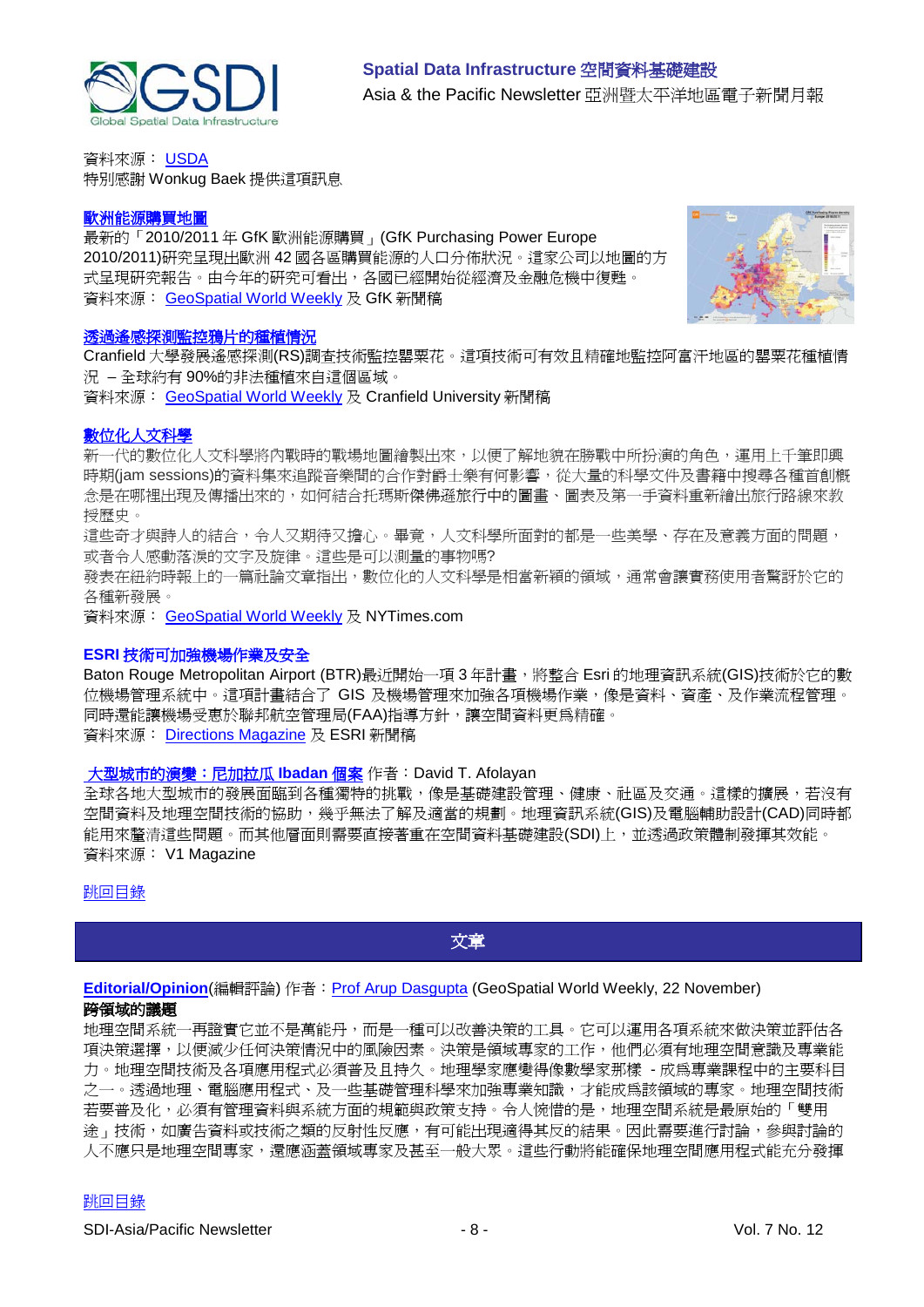

其效能並普及化。

[An integrated approach for monitoring tea plantations](http://geospatialworld.net/index.php?option=com_content&view=article&id=19161%3Aan-integrated-approach-for-monitoring-tea-plantations-&catid=111%3Aagriculture-overview&Itemid=41)(整合性的茶園監控方式) 作者: [Rishiraj Dutta](mailto:dutta13191@itc.nl), 荷蘭 恩斯赫德 Twente 大學, ITC, 地理資訊科學暨地球觀測學院, 地球觀測科學系

#### 摘要

這項研究提出可利用一系列的遙感探測影像,發展出簡便、省時且通用的方法來評測及監控印度東北部的茶園。 印度的茶產業因為茶園產量及品質降低問題,正處於整合階段。這裡的茶因為茶齡、環境及管理因素,而出現產 量過剩的問題。因此,從空間與時間的層面來監控與分析茶園的種植情況是很重要的。遙感探測提供一種有效且 可靠的方式來收集必要的訊息,以便繪製出茶的類別圖及面積。透過衛星影像的應用,可以取得茶園的健康資 訊。茶園的波譜反射會因生物氣候、階段類型、及作物的健康情況而改變,而這些資料可以運用多個波譜感應器 監控及檢測出來。從遙感探測資料中取得的資訊,可以結合輔助資料一起整合到 GIS 中,深入了解農作系統中的 文化實務。這同時也協助茶農確認哪些區域正面臨到哪些問題,這麼一來,就可以依實際情況改變肥料、農業及 除草劑的種類及用量。透過這種方式,茶農不只能改善他們茶園的產量,還可以降低茶園的成本,並將其對環境 的影響降到最低。基於這點,設計出一套階段式方法來評測及監控北印度的茶園。 資料來源: GeoSpatial World Weekly

## **[Falling Off the Edge of the Map](http://www.directionsmag.com/articles/falling-off-the-edge-of-the-map/142735)**(跳脫地圖) 作者: Jim Keenan

由於各種地圖繪製技術都積極想搶下消費者及企業的市場佔有率,這篇文章深入探討空間技術是如何跳脫他們本 身的限制,以及這些技術也試圖與其他資料視覺技術一致(或相牴觸),最後甚至結合到一些實用的商業情報程式 中。IDV Solutions 的 Jim Keenan 在本篇中說明如何運用智能定位服務「連結到各點」,協助防範恐怖份子的行 動及其它事項。

#### 資料來源: Directions Magazine

## <span id="page-8-0"></span>[跳回目錄](#page-0-0)

## 新書及學術期刊**(**影片及網路出版品**)**

**Global Positioning Systems Redbook Volume Seven(**全球定位系統紅皮書第七冊**)** 編輯:Dr. Maarten Uijt de Haag, Dr. Demoz Gebre-Egziabher, and Dr. Mark Petovello. 導航學院(Institute of Navigation)出版這套紅皮書系[的全球定位系統第七冊](http://www.ion.org/publications/toc/redbookstocV7.htm) 。

[MacroWikinomics: Rebooting Business and the World](http://www.vector1media.com/articles/reviews/17006-macrowikinomics-rebooting-business-and-the-world)(巨型微基經濟:全球商業的重新啓動) 作者: Don Tapscott and Anthony D. Williams, PENGUIN, **ISBN:** 978-1591843566, 2010, 頁數:432 編審:Matt Ball (V1 magazine)

## **[A new online Atlas shows how climate change will affect distribution patterns of Iberian forests](http://www.directionsmag.com/pressreleases/a-new-online-atlas-shows-how-climate-change-will-affect-distribution-p/144860)**(新的線 上地圖集揭露氣候變遷將如何影響伊比利亞森林的分佈型態)

Universitat Autònoma de Barcelona (UAB)及 CREAF 的研究人員研發了一套伊比利亞半島林木永續性地圖集 (*Suitability Atlas of Woody Plants of the Iberian Peninsula)*,這是首份線上數位地圖系列,顯示伊比利亞半島森 林中所發現的各種植物目前及未來對氣候變遷的適應程度。資料顯示森林有移向高緯度及向北遷移的趨勢

## **Perspectives on Spatial Data Analysis(**空間資料分析觀點**)** 作者:Luc Anselin, Sergio J. Rey

本書精選出由 Arthur Getis 過去所寫的一些經典文章再出版,並結合了最近一些這個領域頂 尖專家所發表的觀點,回顧並展望空間分析領域。本書主要分為 4 個部分:空間分析、模 式分析、地區統計資料、及實證應用說明。研究人員及學生將利用 Getis 的研究方法進行空 間分析,以及他在各個不同的領域所應用的方法,如空間流行病學、人口統計學、經濟學、 及生態學。本書彙整了許多具影響力的經典文章,就像有力的引證,以及這個領域中各頂尖 學者的最新看法。因此本書成爲增進空間分析研討會及課程的理想之選,同時也可幫助研究 人員對這個領域最近的發展與未來的方向有全面性的了解。 本書可[從這裡下](http://www.ebook3000.com/Perspectives-on-Spatial-Data-Analysis_104572.html)載。



[跳回目錄](#page-0-0)

SDI-Asia/Pacific Newsletter  $\overline{9}$  - 9 -  $\overline{9}$  -  $\overline{9}$  -  $\overline{9}$  Vol. 7 No. 12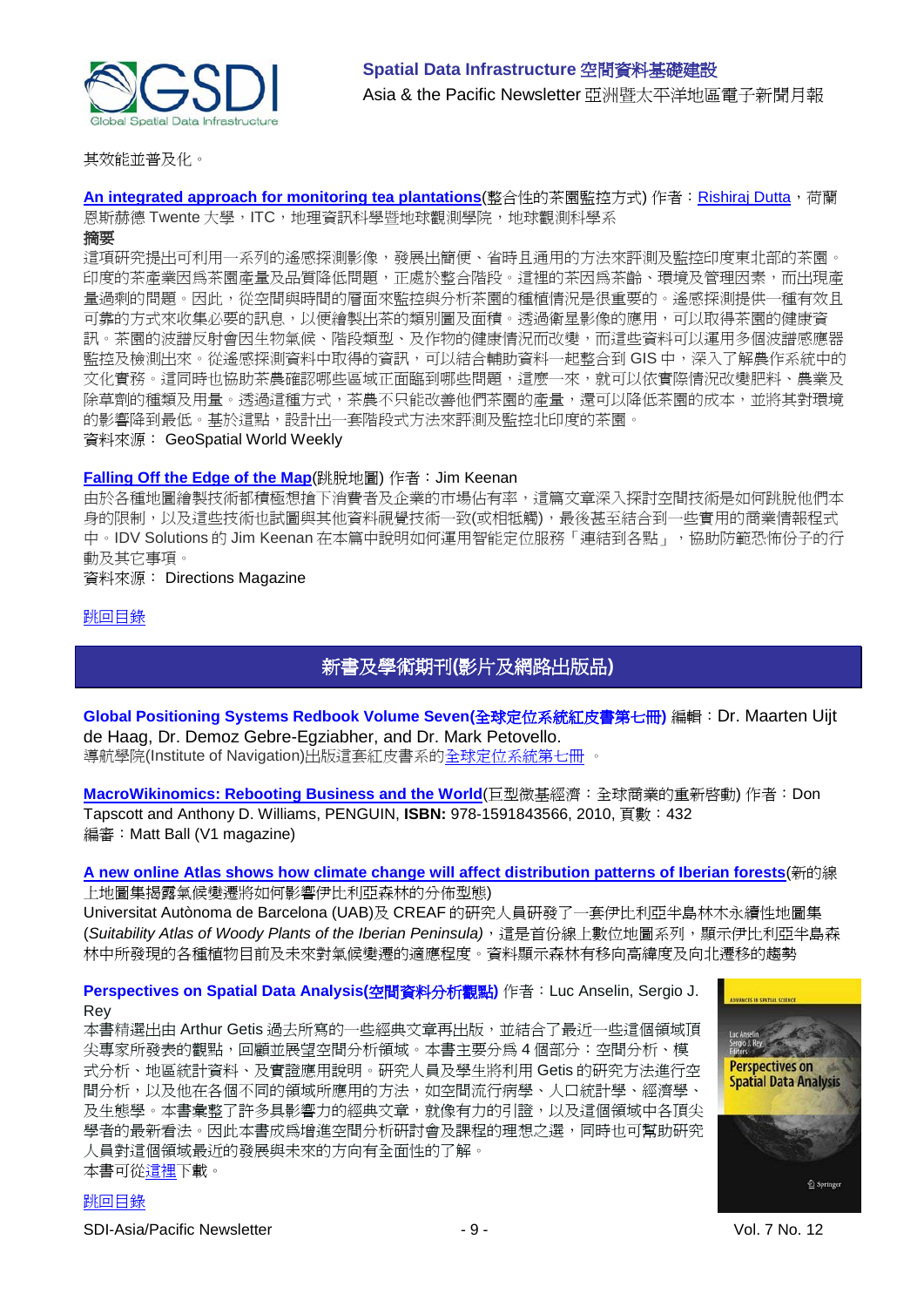

## **[New Esri Book a Practical Guide for GIS in Humanitarian Relief](http://www.geoinformatics.com/blog/latest-news/new-esri-book-a-practical-guide-for-gis-in-humanitarian-relief)**(最新 Esri 人道救援實務指南)

GIS 人道救援指導手冊運用實境為全球危機、災害、救援處理實務指南。Esri 出版社所推出的最新指南將同時讓 專家及學生受惠,了解如何運用各種地理資訊系統(GIS)技術及分析於人道救援 的方法,來拯救生命及讓有限的 資源發揮最大效用。

本書包括燒錄在 DVD 的 180 天 ArcGIS Desktop 9.3.1 軟體試用版,另外還有一片提供練習資料的 CD 光碟。網 站: < [www.esri.com/esripress>](http://www.esri.com/esripress) 及

<<http://esripress.esri.com/display/index.cfm?fuseaction=display&websiteID=189&moduleID=0> > 資料來源: [GeoInformatics](http://www.geoinformatics.com/blog/)

## **[Mother Pelican -](http://www.pelicanweb.org/solisustv06n11page1.html) November 2010** (母鵜鶘 – 2010 年 11 月)

#### 文章:

- 1. 編輯的話 ~ 無法永續發展之根本原因(The Root Cause of Unsustainable Development)
- 2. 生產經濟(The Economics of Natality), 作者: Ina Praetorius
- 3. 文化價值應用案例(The Case for Working with our Cultural Values), 作者: Tom Crompton
- 4. 首位女性司祭(The First Woman Priest), 作者: José Ignacio González Faus
- 5. 降低不平等問題:遺失的 MDG(Reducing Inequality: The Missing MDG), 作者: Sakiko Fukuda-Parr
- 6. 萬物之價值(The Values of Everything), 作者: George Monbiot
- 7. 支付生活工資之反思(Reflections on Paying Living Wages,), 作者: Rita M. Rodriguez
- 8. 商業決策上的生態觀點(Ecological Perspectives on Business Decision-Making),作者:Ilia Delio
- 9. 亞當與夏娃及性別區別(Adam and Eve and the Gender Divide),作者:John R. Coates

#### 補充資料:

- 1. 增進永續發展
- 2. 永續發展資源目錄
- 3. 永續發展模擬(SDSIM) 版本 1.2

## **SERVIR-**[非洲社群新聞](http://www.servir.net/africa/index.php?option=com_mamblog&Itemid=54&task=show&action=all&id=0&ignorecount=1) **- 2010** 年 **10** 月

- 在氣候變遷的實境下預測及繪製虐疾圖
- 徵求摘要:遙感探測課程 -南非 WildFire 2011 研討會
- GIS 及天然資源管理, 尚比亞及其他國家...

#### *[Coastal Informatics: Web Atlas Design and Implementation](http://icoastalatlas.net/handbook)*(海岸線資訊:網路地圖

集設計及執行), IGI-Global, ISBN13: 9781615208159, 350 pp.

## 編輯: Dawn J. Wright, Edward ("Ned") Dwyer and Valerie Cummins

## 從海洋到光輝海**(Shining Sea)**之地圖繪製

本書透過一系列的個案研究指出海岸網路地圖集的最新發展,透過標準詮釋資料並讓目前 的地理資料庫相容,針對地理資料管理及文件提出實務方針。這份實務運用資源,集結了 歐洲、美國、加勒比海、非洲及澳洲各領域的專家,針對網路地圖集的設計、發展與執 行,提出改善海岸線環境的新空間思維。

此外,本書也一起推出網站([國際海岸線地圖集網絡](http://icoastalatlas.net/)),針對進階主題提供進一步的增修。

## **2010** 年 **10** 月聯合國**[-SPIDER](http://www.un-spider.org/about/updates/october-2010)** 更新

## 聯合國**-SPIDER** 新聞

- 第 4 屆聯合國國際 UN-SPIDER Bonn 工作坊
- 利用空間救援(SpaceAid)支援貝南、泰國、菲律賓、及緬甸的災害救援行動
- 第 8 屆非洲遙感探測及環境協會(AARSE)國際研討會及 GARNET-E 工作坊中的 UN-SPIDER
- UN-SPIDER 及 ADRC 在第四屆亞洲部長級會議中舉辦「降低災害風險」會外活動
- UN-SPIDER 在使用者論壇中進行主題課程
- West Indies 大學災害風險降低中心創建新的 UN-SPIDER RSO

## 社群訊息

• Sentinel Asia(亞洲哨兵報)涵蓋了 7 個國家中的 10 項災害

## [跳回目錄](#page-0-0)



PREMIER REFERENCE SCUL

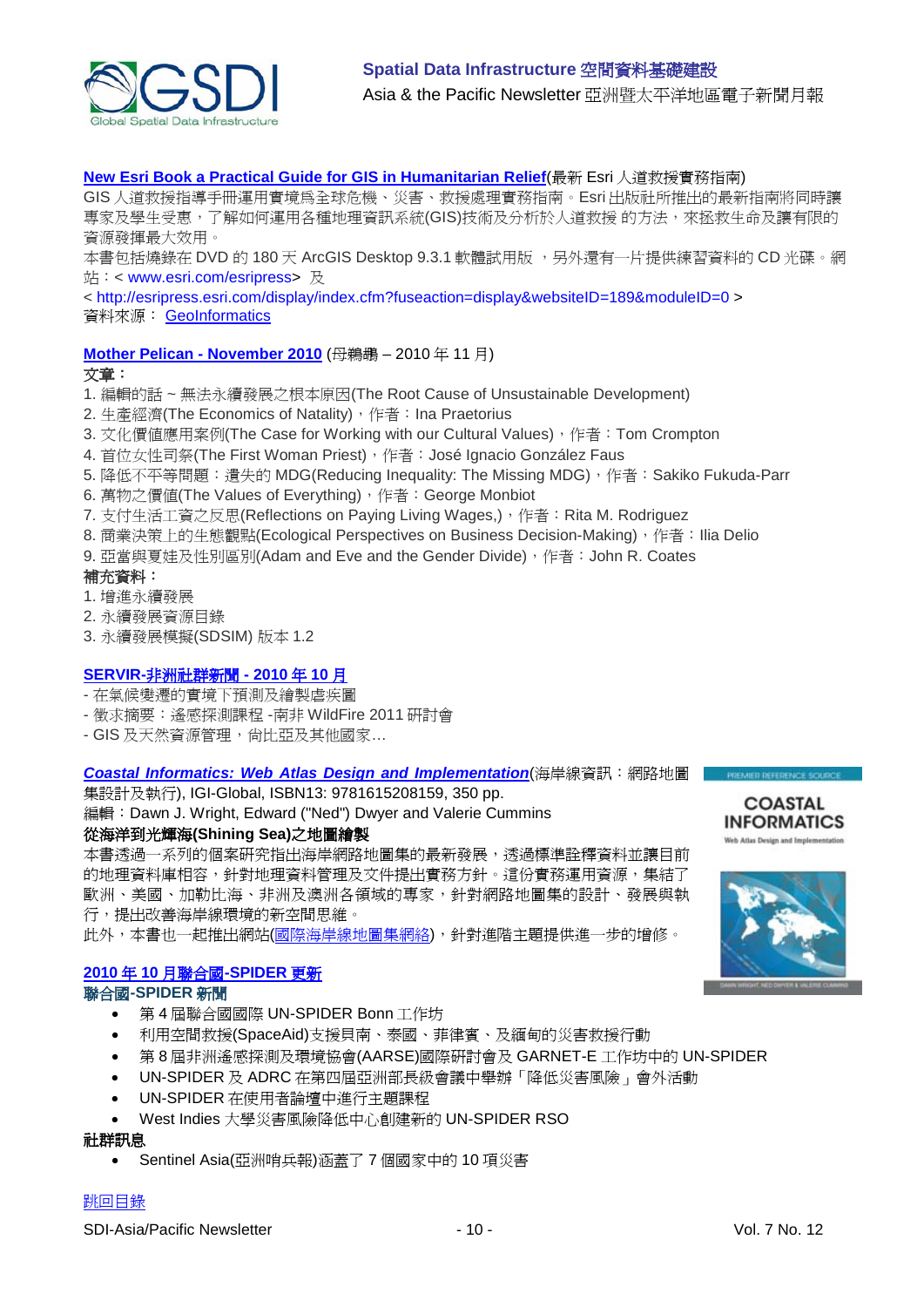

- 國際空間和重大災害憲章:將產品運送到 6 個國家
- GI\_Forum 2011 首次徵求研討會報告
- GSDI12 國際研討會「實現空間化社會」(Realising Spatially Enabled Societies)
- RP 支援空間技術之運用,釐清氣候變遷情況
- Sentinel-3:全新觀點看地球
- 地理空間資料庫及勘測員所扮演的角色
- 亞太地區 DRR 計畫入口網站

## **UN-SPIDER** 贊助之研討會及工作坊

- 第 34 屆國際環境遙感探測研討會:「GEOSS 的時代:邁向同步環境監測」(The GEOSS Era: Towards Operational Environmental Monitoring), 雪梨, 2011年4月10-15日
- Gi4DM 2011 –災害管理之地理資訊( GeoInformation); 十耳其 Antalya, 2011 年 5 月 3-8 日

## [地理空間改革](http://geospatialrevolution.psu.edu/) 第二部

地理空間改革計畫是一項關於數位地圖繪製及如何影響我們的想法、行動與反應的整合性大眾服務媒介及擴展計 畫。現在出版第二部地理空間改革計畫,第一部已於 9 月推出,涵蓋地圖繪製及地理空間技術發展之概觀,並加 入地理資料創建與危機地圖繪製。第二部共分為 3 個章節,分別著重於地理空間技術在市政、商業及健康方面的 應用。第一個部分詳細探討俄勒岡州波特蘭市如何運用地圖及定位程式來管理該市的各項服務。影片說明 UPS 如何運用物流軟體規劃出最佳的包裹運送路線。最後一部分則著重於 GIS 分析的運用,定義出應著重於哪些工作 項目,讓鄰近地區提供更健康的食物選擇。第二部的完整內容請參見地理空間改革計畫。第三及第四部分別將於 2011 年 3 月 1 日及 4 月 19 日發表。

資料來源: [GIS Lounge](http://gislounge.com/geospatial-revolution-debuts-second-episode/) (特別感謝 Wonkug Baek 提供這項訊息)

**OpenStreetMap - [Be Your Own Cartographer](http://www.vector1media.com/articles/reviews/16978-openstreetmap-be-your-own-cartographer)**(OpenStreetMap – 您也可以成為製圖師) 作者:Jonathan Bennett, PACKT, ISBN: 9781847197504, 2010, 237 頁 編審:Jeff Thurston (V1 Magazine)

**[Mapping Forestry](http://www.vector1media.com/articles/reviews/16461-mapping-forestry)**(森林地圖繪製) 作者:Peter Eredics, 編輯:[Esri Press, I](http://esripress.esri.com/display/index.cfm?fuseaction=display&websiteID=168)SBN: 9781589482098, 2010, 88 頁 編審: Jeff Thurston (V1 Magazine)

## <span id="page-10-0"></span>[跳回目錄](#page-0-0)

## 趣聞軼事**!**

## [太陽能道路](http://www.solarroadways.com/main.html)

如果您家門外的道路不只是駕駛用的道路,還可以製造能源 – 若是用非一般建材鋪成的,或者是用玻璃製造的呢? ABC 廣播稿及 [語音](http://mpegmedia.abc.net.au/rn/podcast/2010/11/fte_20101104_0830.mp3) 下載。請同時參見 YouTube [影片。](http://www.youtube.com/watch?v=Ep4L18zOEYI)

資料來源: Radio National (ABC Australi) Future Tense [programme](http://www.abc.net.au/rn/futuretense/stories/2010/3049796.htm) (4 November 2010) & Inhabitat Green **[Design](http://www.inhabitat.com/2009/08/27/solar-roadways-to-prototype-first-ever-solar-road-panel)** 

## **[Google Maps](http://www.loweringthebar.net/2010/11/google-maps-blamed-for-invasion.html)** 譴責軍事介入

很遺憾地,我們聽到 Google Maps 造成一位婦女發生車禍的消息,因[為路線規劃告訴她沿著](http://www.loweringthebar.net/2010/05/google-maps-made-me-walk-onto-the-highway-woman-claims.html) [高速公路走而沒有正確地警示高](http://www.loweringthebar.net/2010/05/google-maps-made-me-walk-onto-the-highway-woman-claims.html)速公路有某種程度的危險(也就是車輛)。現在已被提出追究 告訴(或至少受牽連), 在這次哥斯大黎加的國際事件之後, 尼加拉瓜的軍隊使用 Google Maps 來「修正」跨國邊境。

哥斯大黎加的主要新聞報指出,尼加拉瓜的指揮官以 Google Maps 為舉證,聲稱 Google Maps 已經證實尼加拉瓜的領域是合法的。根據簡單的翻譯,這位指揮官指出:「只要看 Google 的衛星照片,就可清楚看到尼加拉瓜兩邊最後 3,000 公尺[亦即,河流]的邊界[照片中 一直延伸到右側的白線]。我們可以很清楚的從 El Castillo 河看到「白線接到河流的部分」,我 們的領土在右岸。」很明顯的,我們可以看到尼加拉瓜已越過邊界,而這個人引用 Google Maps 來聲稱其領土符合國際法。

## 他的說法是錯的。

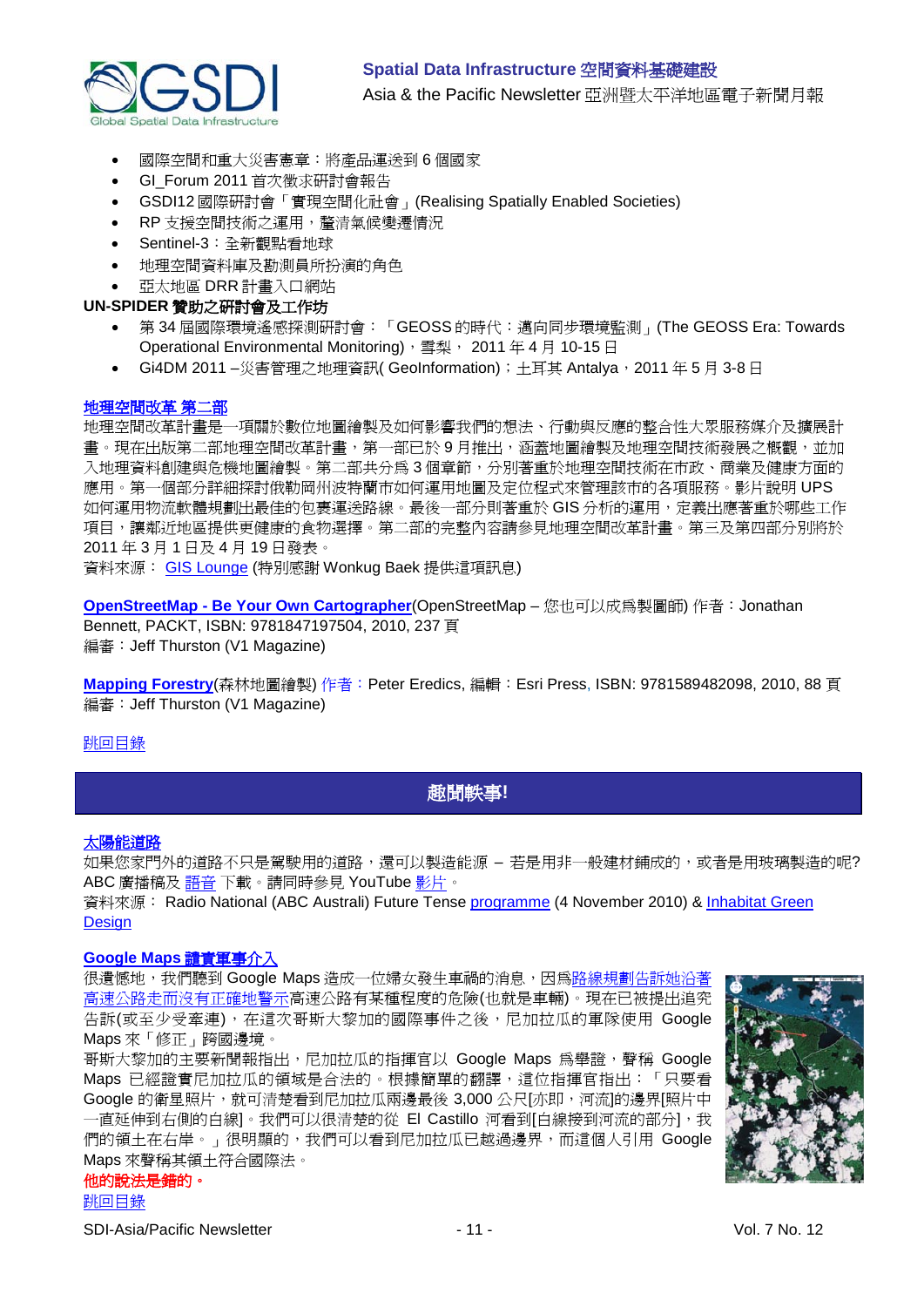

... 如上所述,Google 的資料是錯誤的,不過部落格 <u>search\_engine\_land </u>指出,微軟的地圖則相當正確(雖然還未 到完美的程度):

資料來源: [Lowering the Bar](http://www.loweringthebar.net/)

## 更新 取自 Wonkug Baek - **Google Maps** 引起邊界爭議

Google Maps 在尼加拉瓜及哥斯大黎加邊境繪了一條線,被拿來當作舊邊境爭議的藉口。Google 對外宣布這個 問題, 聲明 Google Maps 利用美國國家部門的資料所繪製的邊境地圖並不正確。地理政策分析家 Charlie Hale 在 Google [部落格指](http://google-latlong.blogspot.com/2010/11/regarding-boundary-between-costa-rica.html)出,「我們確定來源資料確實有2.7公里之多的誤差。美國國家部門提供一份修正版本,我們現 在也已著手更新我們的地圖。」[a history](http://ogleearth.com/2010/11/about-costa-rica-nicaragua-their-border-and-google/) 部落格格主 Stephan Geens 指出, San Juan 河流的邊境爭議是最嚴重 的部分。這條河流是尼加拉瓜的領土,除了南岸屬於哥斯大黎加之外。所以當尼加拉瓜的軍隊進駐河岸的領土

時,引起相當大的爭議。3 月時,哥斯大黎加的外交部副部長 Carlos Roverssi 向 [La Nación](http://www.nacion.com/2010-11-04/ElPais/NotasSecundarias/ElPais2577867.aspx) 表示,哥斯大黎加已

經通知 Google 更正這份地圖中與官方文件不同之處。尼加拉瓜總統 Daniel Ortega 本月向 [Tico Times](http://www.ticotimes.net/News/Daily-News/Nicaragua-s-President-Accuses-Costa-Rica-of-Trying-to-Steal-Rio-San-Juan_Tuesday-November-02-2010/(offset)/10) 表示,這 條河流已經逐漸乾涸,並漸向北移,因此哥斯大黎加的領土也逐漸被瓜分。尼加拉瓜已經開始著手重整工程,讓 河道恢復到原本的流徑。

資料來源: [GCN](http://gcn.com/articles/2010/11/09/ecg-google-maps-dragged-into-border-dispute.aspx?s=gcndaily_101110)

#### 請同時參見 [Guardian.co.uk](http://www.guardian.co.uk/technology/2010/nov/15/google-map-dispute-nicaragua)

## [艱難的工作、惡劣的環境](http://www.amerisurv.com/content/view/7990/153/)**—**田納西州的坎伯蘭路徑勘測作業

土地勘測員通常喜歡戶外的作業方式,特別是在森林中。然而即使如此,RLS Group 的勘測員一定會想,花 90 天的時間只勘測快完成的 19 英里坎伯蘭路徑,這差事是不是太好了一點. . . 特別是那裡幾乎每天都下雪或下雨, 而且溫度會驟降到 3 度,很少高於 3 度以上。再加上,他們晚上並無法回到旅館,因為只有四輪傳動車才能行駛 於那個區域,再加上工作地點也遠離城市或主要道路,RLS 的工作人員必須在工作地點紮營。每次要住在帳篷-或兩週,有日光的時間都要工作。當地的地形也非常惡劣;田納西州這個區域的林木特別濃密、陡峭,陡峭的山 脊可以延伸好幾英里長。

資料來源: The American Surveyor.

## **GPS Gypsies** [填補澳洲的地圖缺口](http://www.stuff.co.nz/travel/australia/outback/4326891/GPS-gypsies-fill-in-the-map-gaps)

車頂安裝五台高科技相機,並在後車箱安裝大型硬碟的 Gypsy, Whereis Nissan Patrol 是最新的八英呎高車輛, 用來提供澳洲 110 萬公里長的道路最精確的地圖資料。Whereis 小組經理 Peter Barclay 指出,該車輛共有 3 台 Hawk-Eye 相機朝向前,2 台朝後,可以亞米的精確度勘測地形,包括馬路的彎曲度、坡度、及街道的指標。 資料來源: [Asian Surveying & Mapping](http://asmmag.com/news/gps-gypsies-fill-in-the-map-gaps-in-australia) and [Stuff.Co.nz](http://www.stuff.co.nz/)



## 地球衛星影像: **"Earth as Art"(**藝術地球**)**

美國地質調查局(USGS)公布 [Earth as Art 3](http://eros.usgs.gov/imagegallery/collection.php?type=earth_as_art_3) 系列,這是從 Landsat 最新精選出最具藝術價值的 影像。USGS 展示地球的地理特性,透過這個系列讓大家可以從不同的空間觀點來看地球。也 歡迎觀看之前的 [Earth as Art](http://eros.usgs.gov/imagegallery/collection.php?type=earth_as_art) 及 [Earth as Art 2](http://eros.usgs.gov/imagegallery/collection.php?type=earth_as_art_2) 系列及其[他影像。](http://eros.usgs.gov/imagegallery/) 資料來源: GeoSpatial World Weekly

## [在建築中迷路:建築可以偏轉你的認知性地圖](http://www.vector1media.com/news/top-stories/53-corporate-news/17070-getting-lost-in-buildings-architecture-can-bias-your-cognitive-map)

有些人永遠都知道哪裡是北方及如何走出建築物,有些人則可以住在一棟公寓好幾年,還是不知道建築的哪一面 朝向街道。每個人在空間能力、經驗及自己喜歡的找路方式上的差異,影響著這個人會不會在建築中迷路—而心

理科學家可以協助建築師了解人們會在建築中的哪裡以及為什麼會迷路。本論點是由發表於 [Association for Psychological Science](http://www.psychologicalscience.org/index.php/news/releases/getting-lost-in-buildings-architecture-can-bias-your-cognitive-map.html) 期刊中的 Current Directions in Psychological Science 的作者所提出的。

資料來源: V1 Magazine

## 請注意 **–** 這不是 "趣聞軼事!": **GPS** [機器較可能造成記憶及方向感問題](http://www.dailytech.com/Study+GPS+Units+Cause+Memory+and+Spatial+Problems+/article20169.htm)

McGill 大學研究人員最近進行了一系列的研究,檢驗 GPS 系統對人腦的影響,研究發現 GPS 愛用者較可能出現記憶及方向感方面的問題。 道格拉斯心理健康大學及 McGill 大學的精神醫學副教授 Veronique Bohbot 與 McGill 研究人 員發現,使用 GPS 系統導覽的人,腦中控制記憶的區域較可能受損。

[跳回目錄](#page-0-0)

SDI-Asia/Pacific Newsletter  $\sim$  12 - 12 - Vol. 7 No. 12



The brain's mapping system

destination<br>Source: McClatchy Washir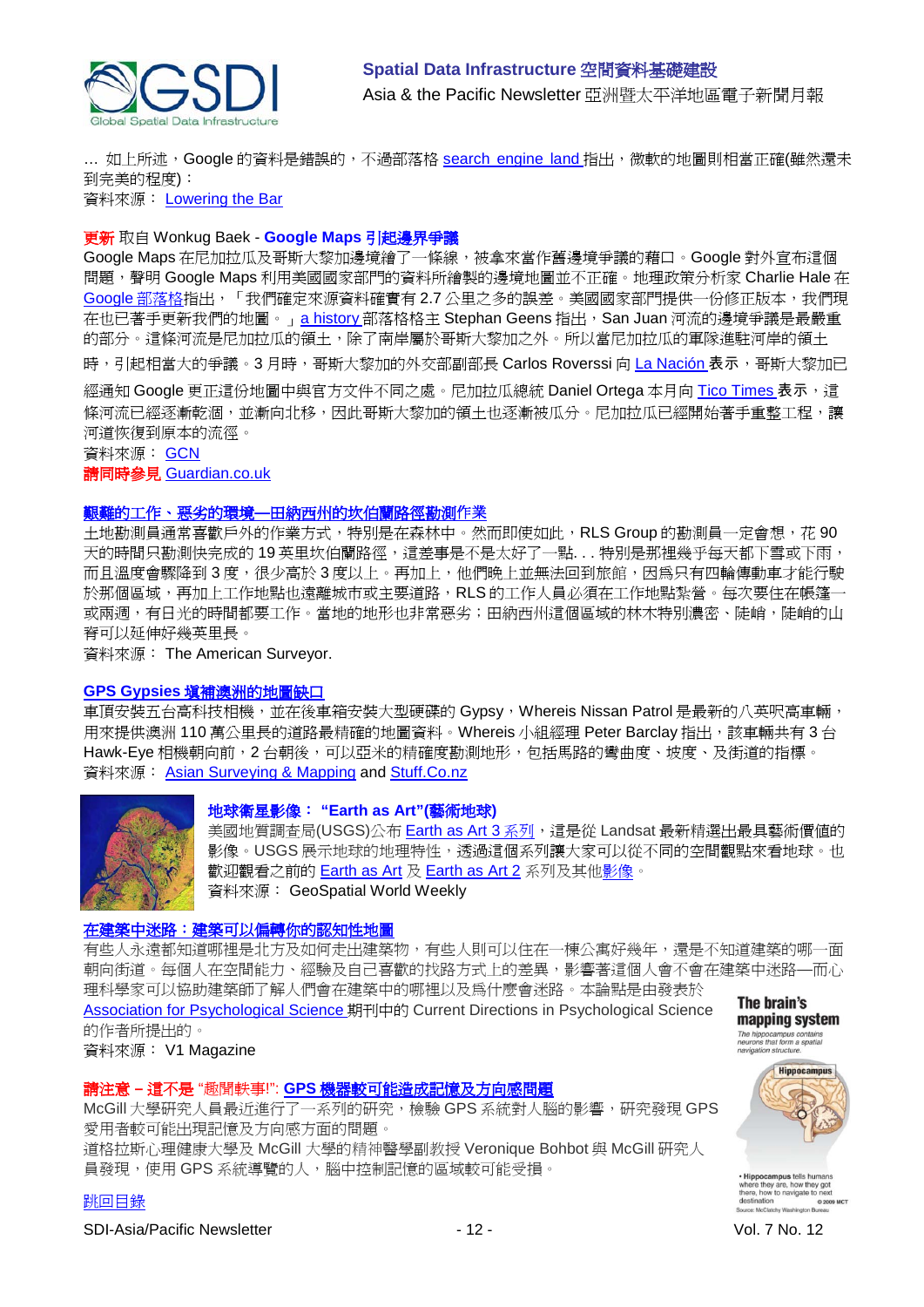

## 資料來源: [GeoSpatial World Weekly](http://geospatialworld.net/index.php?option=com_content&view=article&id=19007%3Agps-can-cause-memory-loss-research&catid=74%3Amiscellaneous-research&Itemid=1&pagetype=newssearch) 及 DailyTech.com

<span id="page-12-0"></span>[跳回目錄](#page-0-0)

# 教育訓練

#### 地理與 **IT** [及科學課程整合](http://www.geospatialworld.net/index.php?option=com_content&view=article&id=18849%3Acall-for-integration-of-geography-with-science-courses&catid=75%3Amiscellaneous-events&Itemid=1)

印度的地理/ GIS 及設計課程應與其他 IT 及科學課程統合在一起,由 *GIS Development* 在印度新德里主辦的設計 與教育整合討論會,將進行相關事宜的討論。 資料來源: Geospatial World Weekly

## 第 **3** [屆年度空間本體論社群實務研討會](http://www.fgdc.gov/fgdc-news/spatial-ontology-cop-workshop)

邀請 – 第 3 屆年度空間本體論社群實務(SOCoP)研討會:發展、實施及運用地理空間本體論及語義學 美國地質調查局(USGS)國家中心,賴斯頓,美國維吉利亞州

#### **2010** 年 **12** 月 **3** 日,星期五,**9:00 AM - 3:00 PM**

本研討會之目的在於延續之前的 SOCoP 研討會< [http://www.socop.org](http://www.socop.org/) >之討論議題,以增進地理空間領域的空 間本體論及語義工具。第 3 屆研討會的主題著重於目前及未來的地理空間語義及本體論的發展、實施與運用,以 達到組織的使命與計畫的需求。

本研討會不收取任何費用。

去年的研討會集冊包括投影片及影音檔,請參見

< [http://ontolog.cim3.net/cgi-bin/wiki.pl?SOCoP/Workshop\\_2009\\_11\\_12](http://ontolog.cim3.net/cgi-bin/wiki.pl?SOCoP/Workshop_2009_11_12) >,,特別感謝 Ontolog 的支持。

*Directions Magazine* [Webinars](http://www.directionsmag.com/webinars/) (網路研討會)

#### **OpenGeo** 發布 **Creative Commons** 認證的訓練課程

上週於巴塞隆納所舉辦的地理空間免費及開放資源軟體(FOSS4G)研討會中,OpenGeo 宣布其訓練教材已公布上 線, 並取得 Creative Commons Share-Alike With Attribution 的證照。PostGIS 空間資料庫的入門工作坊, OpenLayers 網路地圖圖書館、及 GeoServer 地圖與圖徵伺服器現在都[已上線。](http://www.workshops.opengeo.org/)

**Vexcel** [影像網路大事](http://www.microsoft.com/ultracam/en-us/WebEvents.aspx) **(**網路研討會**) -** 包括過去的網路研討會

## <span id="page-12-1"></span>[跳回目錄](#page-0-0)

# 獎學金及補助

#### **IBM** [宣布新的獎助學金創建智慧城市](http://www.smartercitieschallenge.org/)

IBM 正式宣布「智慧城市大賽」(Smarter Cities Challenge),這是一項競賽專案,IBM 將提供全球各地 100個城 市價值 5 千萬美金的科技與服務獎助。

在接下來的 3 年期間,IBM 將派專家到智慧城市大賽中最好的個案。IBM 顧問也將深入了解各地在健康照護、教 育、安全、社會服務、交通、通訊、永續性、預算管理、能源、及公用事業行政管理方面的議題。

IBM 的顧問及技術專家將協助參與的市政分析並整理出需求優先順序,檢視其優勢與弱勢,並從其他城市成功運 用的策略中學習。研究過智慧科技在結合及精進各城市生活層面可扮演的角色後,IBM 將提出具體的策略設計建 議,協助各區在目前及未來住商方面都能更健康、安全、精智、更繁榮、更具吸引力。

經授權的城市也將能取得 IBM 的各種資源,其中包括:技術專業、策略規劃方面的協助、社會網絡工具工作坊、 及功能強大的新工具 City Forward – 提供各個城市分析、比較不同系統中的資料,並將之視覺化。City Forward 應用 IBM 的專業於資料分析及視覺化來公布資料集,並讓市民及政策決策者找出城市系統間的新觀點及關聯性。 在獎助範圍內,也將協助提供各城市 City Forward 資料集的準備與分析。

這賽徑賽的評選標準包括:從兩到四個策略性議題中釐清可行政策的能力,同時也會考慮城市過去問題解決的創 新力、運用科技及開放資料的承諾、城市領導人提供機會與時間溝通的意願。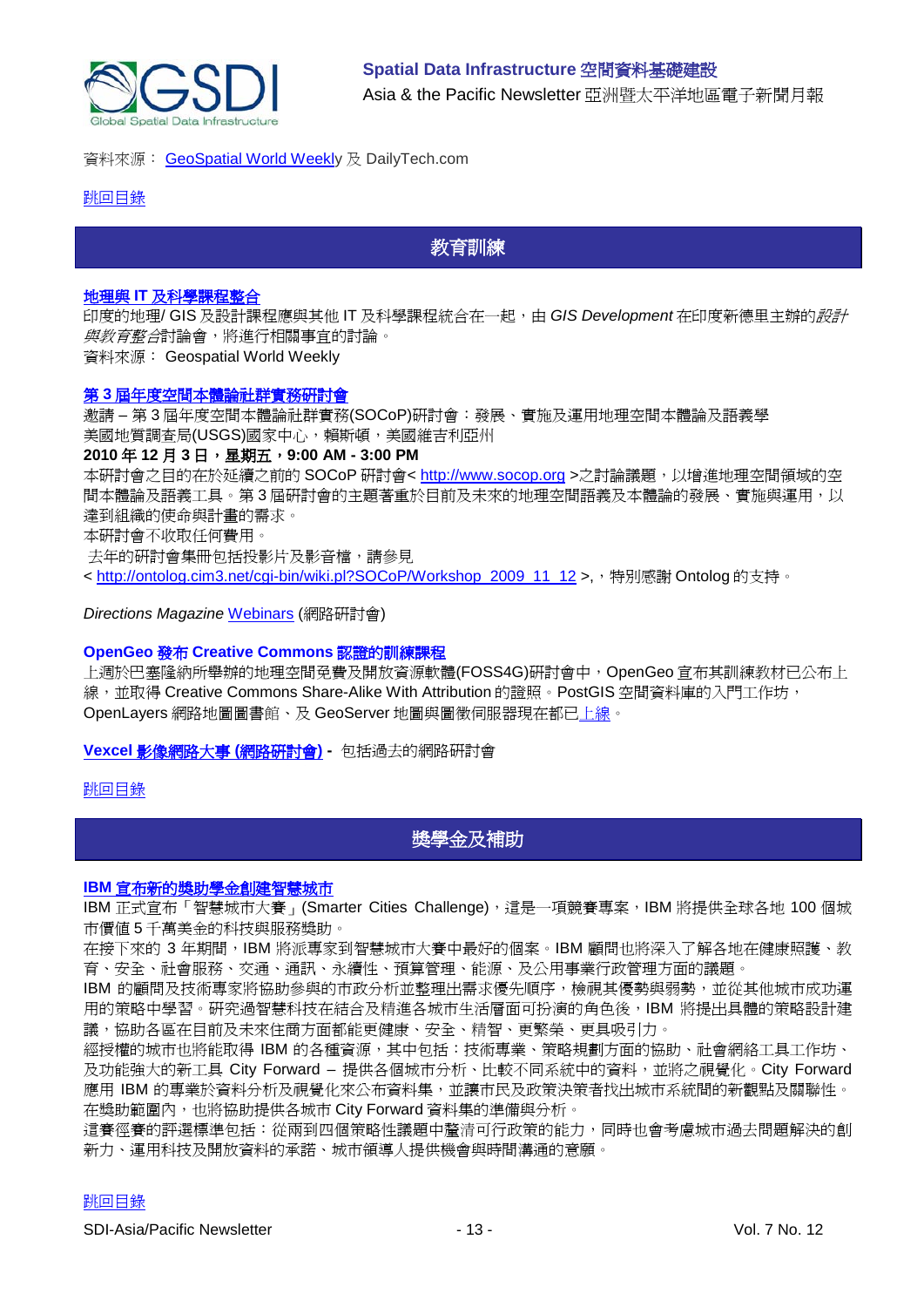

最成功的提案將提供清楚、有力的證據,證明這個城市特別能充分利用這次競賽所提供的資源,獎助金也有可能 持續增強該城市在一些主要議題上的效能,而且該城市之時間與能力也已準備好達到 IBM 的投資。 各種規模的市政府都可參加,即使 IBM 認為人口數 100,000 及 700,000 之間的城市,能汲取到最多的經驗。 每項智慧城市大賽所提供的獎助金約爲\$400,000。IBM 專業長才也將加入每個城市的團隊,將他們獨有的專業導 入計畫中,以合作、具建設性及透明的方式,與 IBM 成員及來自公部門、私部門及義務工作方面的領導人員共同 合作。

2010 年 11 月開始實施之後,每年都會接受參賽申請,第一輪將於 **2010** 年 **12** 月 **31** 日截止。 特別感謝 Kate Lance 提供這項訊息。

## 徵研究生:**CAPE** [城市觀測研究計畫](http://cuo.geomatics.uct.ac.za/)

提供 1 位 MSc 研究計畫之獎學金。有意申請者請向 Julian Smit 副教授索取 PDF 文件(email 請參見下列) 申請者須備好下列文件:

1. 研究動機說明

2. 履歷表 (隨附可連繫的學術推薦函)

3. 完整的學歷

4. 簡短的研究計畫 (500-1000 字)

請將您的申請文件寄送到 [Assoc. Prof. Dr. Julian Smit](mailto:Julian.Smit@uct.ac.za) [\(Julian.Smit@uct.ac.za](mailto:Julian.Smit@uct.ac.za) 截止日期 **2010** 年 **12** 月 **15** 日。 該 中心將於 12 月底確認獎學金,希望候選人盡可能於 2011 年開始本研究。請注意:**Smit** 教授也提出其他類似的 研究領域之獎學金。

#### [肯定地理空間領域之傑出表現](http://usgif.org/news/155-usgif-announces-geospatial-intelligence-awards-recipients)

美國地理空間情報基金會(USGIF)宣布 2010 USGIF 獎助學金計畫得主。獲得獎助學金者已於 GEOINT 年度研討 會中宣布。

資料來源: [GeoSpatial World Weekly](http://geospatialworld.net/index.php?option=com_content&view=article&id=18949%3Ausgif-recognises-exceptional-work-in-geospatial-domain&catid=81%3Amiscellaneous-award&Itemid=1&pagetype=newssearch)

最佳學生報告獎 中國南京 - 2011 年 5 月 26-29 日,請參見"[會議,活動](#page-15-1)"。

一場學生報告獎比賽將在 2011 年激光雷達與合成孔徑雷達測圖技術與應用國際研討會(LIDAR & RADAR)期間舉 行。對年輕研究人員來說,這是一個可以藉由本次活動發表作品並受到科學肯定的大好機會。有意參加比賽的學 生需:

▶ 在 2010 年 11 月 30 日之前提出摘要,提出參加比賽之意願。請務必在摘要中標註學生姓名。

▶ 在 2011 年 1 月 30 日之前以電子郵件方式,將整份報告及足以證明學生情況的電子檔案寄到 [lidar2011@gmail.com](mailto:lidar2011@gmail.com) 。

報告獲選者需在大會中做簡報。

**最佳學生報獎得主**將獲頒 \$100。 若無法於規定時間內繳交文件者,不具參賽資格。

#### **2011** 年 **Bentley** [學生設計比賽現已開始徵求作品](http://www.bentley.com/en-US/Corporate/News/Quarter+3/2011+Submissions.htm?BI=homepage&v=news+submissions)

2011 年 Bentley 學生設計比賽目前開始接受提名。學生或團隊(不超過 3 人)可以學生身分,依比賽類別提出計 畫,詳細類別請參見 Bentley [網路。](http://www.bentley.com/en-US/Corporate/News/Quarter+3/2011+Submissions.htm?BI=homepage&v=news+submissions)

## 截止日為 **2011** 年 **3** 月 **18** 日。

## <span id="page-13-0"></span>工作機會

## 網路管理者,**NEPAD** [南非水資源網路卓越中心,南非](http://www.nepadst.org/sanbio/download/vacancy_network_manager_2010.pdf)

## 截止日期: **2010** 年 **12** 月 **9** 日

NEPAD 南非水資源網路卓越中心(SANWATCE)目前正在徵求網路管理員一職。該職缺需擁有能將該區的水資源 計書整合在網絡上的專業技術,並須負起管理與行政職責讓這項網絡成為支援服務。 該職缺工作直屬於 SANWATCE 總部秘書處,目前設置於南非斯坦倫堡市斯坦倫堡大學科學學院。

線上空間工作(澳洲),由於申請日期通常很短,因此編輯群在網站中詳列各項工作機會,欲了解工作詳情者請直 接上網查看: < http://www.spatialjobs.com.au/ >和 < http://www.GISjobs.com.au >

## [跳回目錄](#page-0-0)

SDI-Asia/Pacific Newsletter  $\sim$  14 - 14 - Vol. 7 No. 12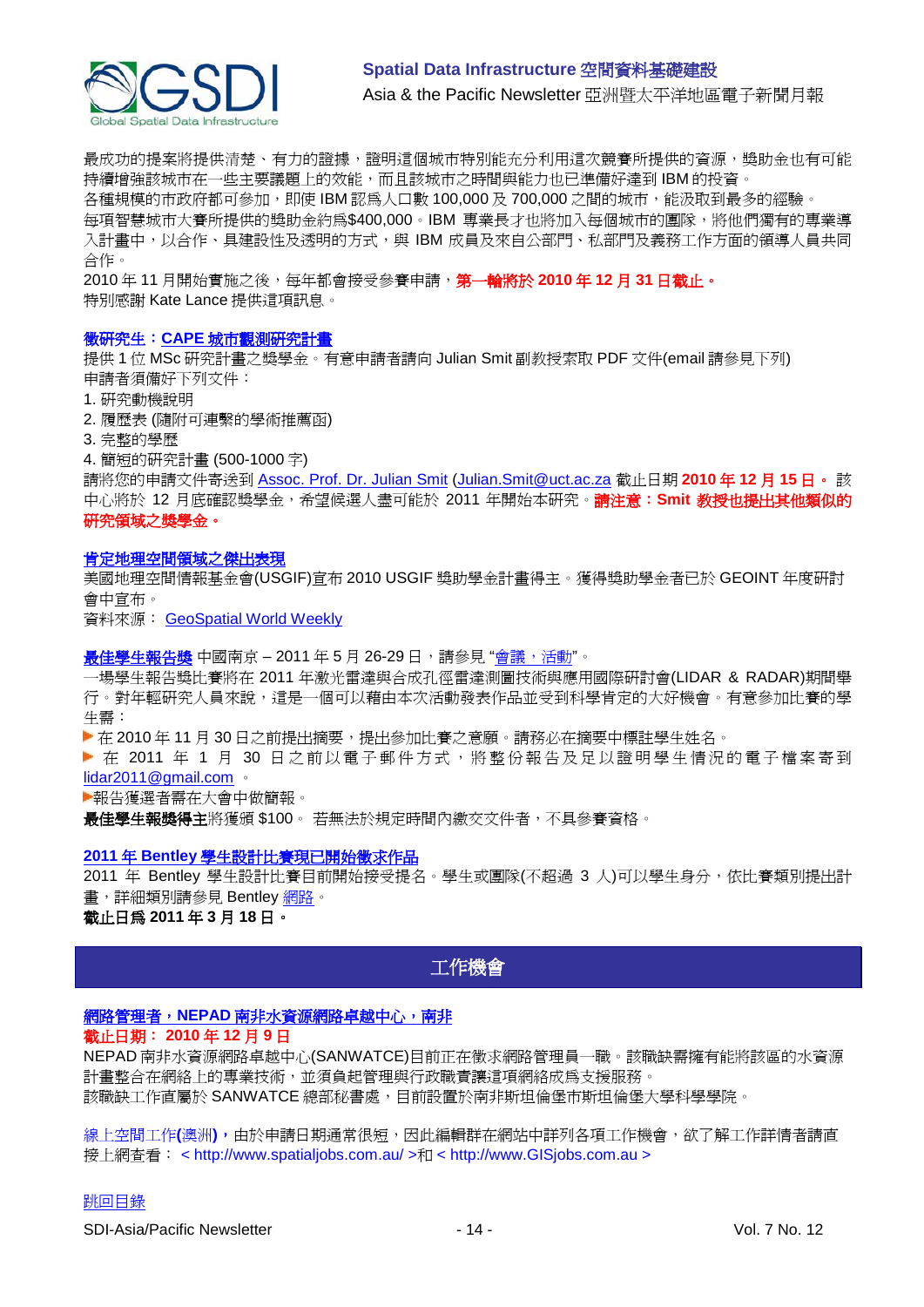

## **Spatial Data Infrastructure** 空間資料基礎建設 Asia & the Pacific Newsletter 亞洲暨太平洋地區電子新聞月報

### 您想尋找加拿大的地理資訊系統 **-** 地理測量工作嗎**?**

以下是一些資源網站: 1) 加拿大地理測量工作網(Geomatics Canada Job Site**)**; 2) GeographyJobs.ca; 3) GoGeomatics Canada; 4) 地理測量就業中心(Geomatics Employment Center**)**  資料來源: V1 Magazine

#### <span id="page-14-0"></span>[跳回目錄](#page-0-0)

## 會議活動內容

### [非洲地圖促進地理空間準備就緒,將邁向永續發展](http://geospatialmilieu.org/ezine/maf2010.asp)

GIS Development 於 2010 年 11 月 25 日在南非開普敦所舉辦的 2010 非洲地圖(Map Africa 2010)研討會成功落幕。為期 3 天的活動探討了「非洲建築地理空間準備狀態」及其重要性,因 為這已成為目前全球對該州最關注的投資焦點。 資料來源: [Geospatial Milieu](http://geospatialmilieu.org/)



#### 地理博覽會**(GeoExpo)**登上中心舞台

最近於杜拜舉行爲期兩天的 2010 地理空間博覽會(Geospatial Expo 2010) , 約有 16 家廠商參 與這次盛會,400 多人出席參加。 資料來源: [Geospatial Milieu](http://geospatialmilieu.org/)



## [首次拉丁美洲遙感探測週](http://geospatialmilieu.org/ezine/lars_event.asp) **(LARS)** 於智利聖地牙哥舉辦

#### 等十屆國際及技術研討會「從影像到地圖:數位攝影測量技術」

## [聯合國區域性人口普查資料傳播與空間分析研討會](http://unstats.un.org/unsd/demographic/meetings/wshops/Thailand_5Oct10/default.htm)

泰國曼谷 ,2010 年 10 月 5-8 日

聯合國統計司(UNSD)與聯合國亞太地區經濟及社會委員會(UNESCAP),2010 年共同舉辦區域性人口普查資料傳 播與空間分析研討會,以 2010 年全球計畫的人口及住屋調查為基礎。

本研討會的目標在於提供一個論壇,分享國家普查資料的傳播與運用之實務及經驗。研討會也探討了普查資料傳 播與運用的新興趨勢、創新方法及科技工具,預期能提供一個基礎來評估現存全國性傳播策略及國家統計局所採 用的技術。同時也希望能協助儲備國家能力及挑戰,以因應普查資料使用者越來越多的需求。再者,這次的研討 會也期待能整理出良好的普查資料傳播與分析實務及經驗。希望能透過與會者的共同討論及建議,研擬出有效傳 播及運用普查資料的國際指導方針。

聯絡資料: Margaret Mbogoni, Tel. +1 212 963 7845, e-mail: [Mbogoni@un.org](mailto:Mbogoni@un.org) 資料來源:Kate Lance

#### 印度庫什**-**[喜馬拉雅山區域:橋接起資料斷層以因應氣候變遷問題](http://geoportal.icimod.org/symposium2010/)

最近舉辦的國際研討會「從地球觀測中獲益!連接起資料斷層以因應庫什-喜馬拉雅山區域氣候變遷問題」( Benefiting from Earth Observation: Bridging the Data Gap for Adaptation to Climate Change in the Hindu Kush-Himalayan Region) (尼泊爾加德滿都, 2010年10月1-7日)

提供該區一個提升永續發展及國際合作的重要機會。完整的研討會資料近期內將整理完成。

若有任何疑問請洽: [symposium2010@icimod.org](mailto:symposium2010@icimod.org)

研討會 [部落格](http://earthobservation2010.blogspot.com/) 及研討會 [twitter](http://twitter.com/earthsymposium)。

該研討會也啓用 [SERVIR-Himalaya](http://www.nasa.gov/home/hqnews/2010/oct/HQ_10-241_SERVIR_Himalaya_prt.htm)。2010 年時,在 GEOSS 的推動下,美國國際發展局(USAID)及國家航空暨 太空總署(NASA)與 ICIMOD 合作創建 SERVIR-Himalaya—第 3 個區域性 SERVIR 節點。 資料來源:Kate Lance

### [聯合國區域性普查資料傳播與空間分析研討會](http://unstats.un.org/unsd/demographic/meetings/wshops/Kenya_14Sept2010/default.htm),

Nairobi, 2010年9月 14-17日

本研討會的目標在於提供一個論壇,分享國家普查資料的傳播與運用之實務及經驗。研討會也探討了普查資料傳 播與運用的新興趨勢、創新方法及科技工具,預期能提供一個基礎來評估現存全國性傳播策略及國家統計局所採

#### [跳回目錄](#page-0-0)

SDI-Asia/Pacific Newsletter  $\overline{15}$  - 15 -  $\overline{15}$  -  $\overline{10}$  Vol. 7 No. 12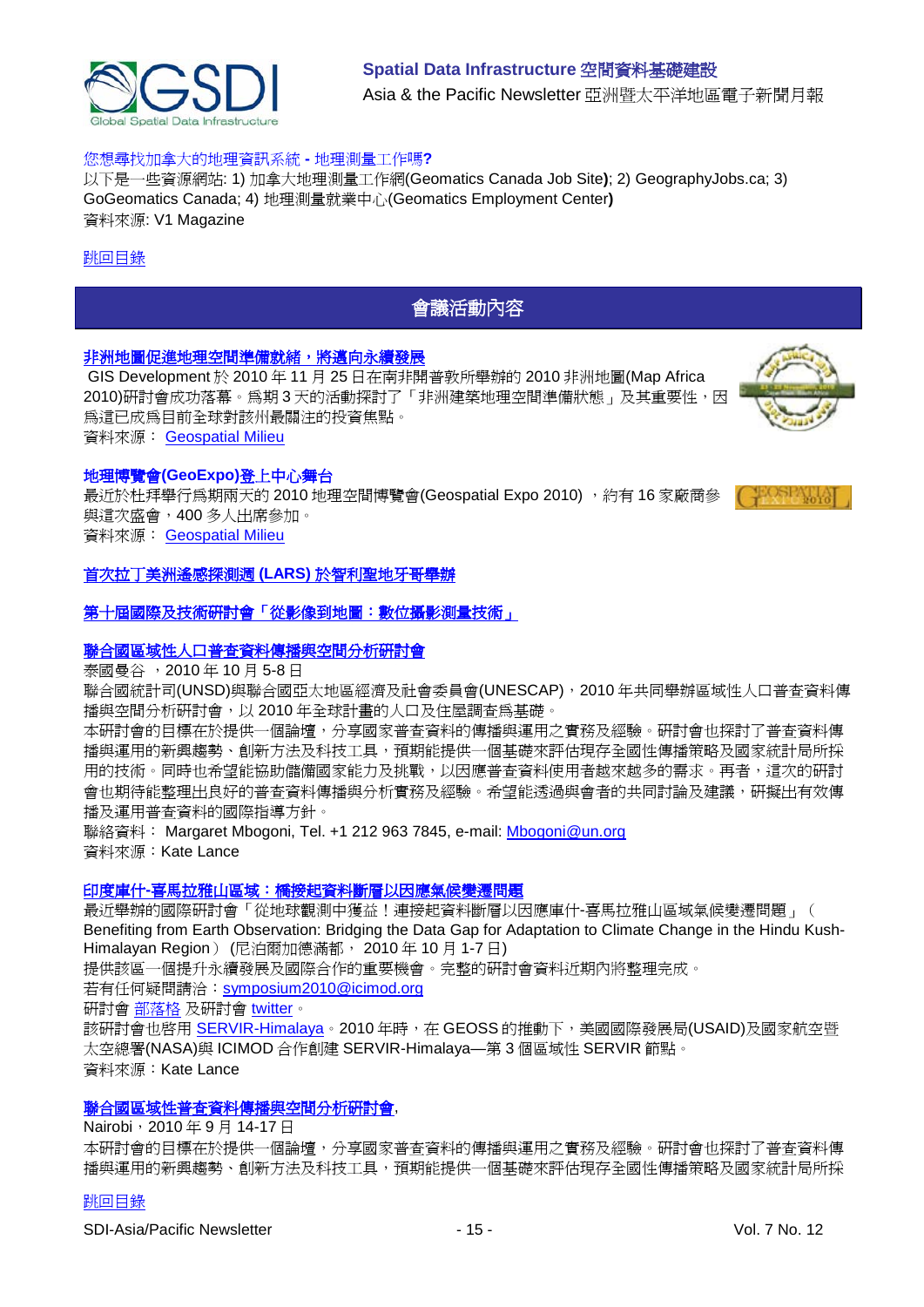

用的技術。同時也希望能協助儲備國家能力及挑戰,以因應普查資料使用者越來越多的需求。再者,這次的研討 會也期待能整理出良好的普查資料傳播與分析實務及經驗。希望能透過與會者的共同討論及建議,研擬出有效傳 播及運用普查資料的國際指導方針。 聯絡資訊: Yacob Zewoldi, Tel. +1 212 963 0445, e-mail: [zewoldi@un.org](mailto:zewoldi@un.org)

資料來源:Kate Lance

聯合[國工作坊](http://unstats.un.org/unsd/demographic/meetings/wshops/default.htm) – 人口普查及社會統計

**[GeoViz 2009 \(](http://www.geovisualisierung.net/geoviz_hamburg/geovizhh_program.htm)**漢堡**, 2009** 年 **3** 月 **2-5** 日**)**

**2010** [年澳洲及紐西蘭地圖社群會議](http://blogs.slq.qld.gov.au/jol/2010/05/14/the-australian-and-new-zealand-map-society-conference-2010/)

**2010** [年亞洲地圖](http://mapasia.org/2010/proceeding/index.htm) 及 [會議報告](http://mapasia.org/2010/mapasia2010report.pdf)

**[\(GITA\)](http://www.gisdevelopment.net/magazine/global/2010/september/50-Understanding-users-Key-to-successful-implementation.htm)** 澳洲**-**紐西蘭 –澳洲布利斯班市,2010 年 8 月 2-4 日航空攝影測量

第 **15** [屆澳洲遠端偵測及航空攝影測量](http://www.15.arspc.com/proceedings)會議 (Alice Springs 執筆, 9 月 13-17 日)

第 **24** 四屆 **Fig** [研討會雪梨宣言,](http://www.fig.net/pub/figpub/sydney_decl/sydney_declaration.pdf)**2010** 年 **4** 月

<span id="page-15-1"></span><span id="page-15-0"></span>[跳回目錄](#page-0-0)

會議及活動

欲知其他重要國際活動之近期訊息,請參見 GSDI 網站[上的近期會議清單。](http://gsdi.org/events/upcnf.asp)

## 編輯部歡迎電子報訂閱讀者踴躍投稿會議及活動專欄

## 徵求有意主辦 **AARSE 2014** 及未來研討會之單位

徵求有意主辦 2014 年 10 月第 10 屆非洲環境遙感探測雙年國際研討會及未來研討會之單位。第 9 屆研討會將於 2012 年 10 月在摩洛哥舉辦。

| 日期               | 地點       | 活動                                                                                                                                                                                                                                                                                                                                                                                            |
|------------------|----------|-----------------------------------------------------------------------------------------------------------------------------------------------------------------------------------------------------------------------------------------------------------------------------------------------------------------------------------------------------------------------------------------------|
| 2010年11-12<br>月  |          |                                                                                                                                                                                                                                                                                                                                                                                               |
| 11月28日-<br>12月3日 | 雪梨<br>澳洲 | OGC 有關地理空間標準商業價値的會議<br>開放空間協會 (OGC) 宣布,一項有助於地球空間標準的大型活動將<br>在 2010年6月17日假馬里蘭州的 NOAA 銀春辦公司舉行。OGC<br>邀請政府官員、決策制定者、資深經理人,以及產業界的業務人員與<br>行銷專業人員,參加活動期間所舉行的一系列商業講習。這項活動是<br>OGC 的季度技術委員會及計畫委員會會議的一部份。OGC 的執行、<br>行銷及通訊董事 Steven Ramage 說: 「在此邀請專業人員參加<br>TC/PC 會議中,維期一天的商業講習。這項邀請將開放給任何想要<br>學習更多有關地理空間技術商業價值的OGC員工及非員工。銀春首<br>次舉辦這類型的會議,而且預計有許多OGC會議的一天商業講習將<br>在9月份於法國土魯斯,2010年11月-12月間在澳洲雪梨舉行。」 |
| 11月29日-          | 突尼西亞     | <b>Fifth Session of the International Conference Geotunis 2010</b>                                                                                                                                                                                                                                                                                                                            |
| 12月3日            |          | (2010年第5屆 Geitunis 國際研討會)                                                                                                                                                                                                                                                                                                                                                                     |
| 11月30日-          | 海牙       | <b>European LiDAR Mapping Forum Conference and Exhibition</b>                                                                                                                                                                                                                                                                                                                                 |
| 12月1日            | 荷蘭       | (歐洲 LiDAR 地圖測繪論壇大會與展覽 )                                                                                                                                                                                                                                                                                                                                                                       |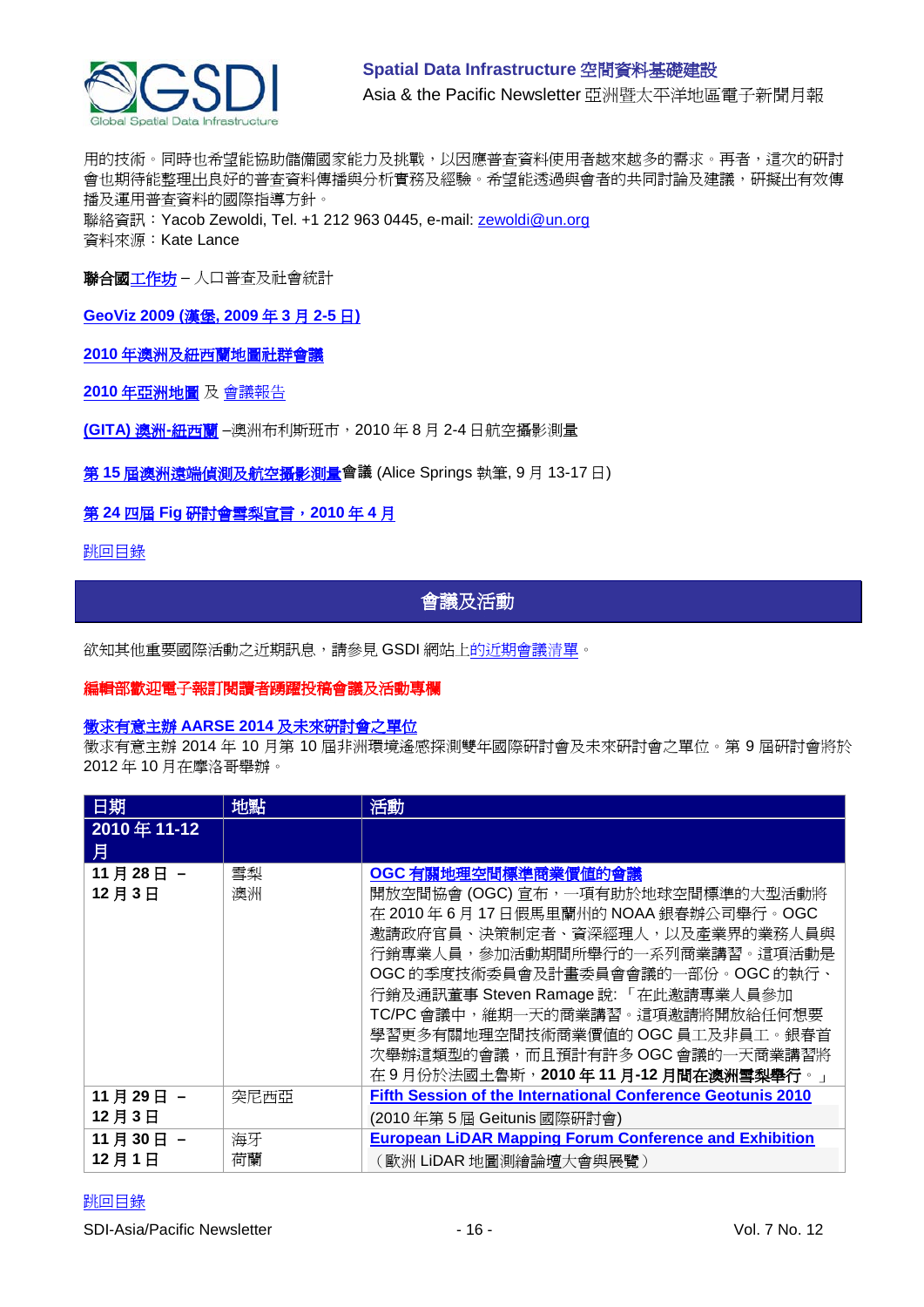

| 2010年12月         |                                 |                                                                                                                                                                                            |
|------------------|---------------------------------|--------------------------------------------------------------------------------------------------------------------------------------------------------------------------------------------|
| 12月1日至3日<br>"更新" | 瓦倫西亞<br>西班牙                     | 第6屆 gvSIG 會議: 知識交換<br>即日起徵求論文。交流企劃書可郵寄到此 電郵信箱 ,由科學委員會<br>委員評選內容。交流類別有論文或看板論文。交流簡報規定資料請上<br>論文網站查詢。<br>日程計畫現已公布<br>免費報名參加(人數有限),需透過硏討會網頁報告參加。                                               |
| 12月22日           | 京都<br>日本                        | Japan - Topic Maps Japan 2010<br>(日本-2010日本主題地圖)                                                                                                                                           |
| 2011年1月          |                                 |                                                                                                                                                                                            |
| 1月5-7日           | University of<br>Waikato<br>紐西蘭 | <b>SEVENTH INTERNATIONAL CONFERENCE ON</b><br>ENVIRONMENTAL, CULTURAL, ECONOMIC AND SOCIAL<br><b>SUSTAINABILITY</b><br>第7屆國際環境、文化、經濟及社會永續研討會<br>聯絡人                                        |
| 1月18-21日         | Hyderbad<br>印度                  | MapWorld Forum 2011 (2011年地圖世界論壇)<br>連絡人<br>更名為:<br>2011年地理空間世界論壇<br>摘要收件 截止日延至 2010年9月30日                                                                                                 |
| 2011年2月          |                                 |                                                                                                                                                                                            |
| 2月7-9日           | 紐奧良<br>美國                       | 11th International LiDAR Mapping Forum 2011<br>(2011年第11屆 LiDAR 測繪論壇)                                                                                                                      |
| 2011年3月          |                                 |                                                                                                                                                                                            |
| 3月7-9日           | 瓦倫西亞<br>西班牙                     | 5th International Technology, Education and Development<br><b>Conference (INTED2011)</b><br>第5屆國際科技、教育及發展研討會<br>摘要收件: 結束-2010年11月25日<br>審核結果通知: 2010年12月16日<br>聯絡人<br>報告定稿截止日期: 2011年1月26日 |
| 2月21-3月4日        | 休士頓<br>美國                       | <b>SPAR International 2011</b> (2011年國際 SPAR)<br>聯絡人: Linda McLaughlin, 計畫管理人<br>徵求講座主講人,<br>摘要收件截止日期:<br>2010年11月3日                                                                       |
| 2月25日-3月7 <br>日  | Bilbao, Vizcaya,<br>西班牙         | 7th International Conference on Technology, Knowledge and<br><b>Society</b><br>(第7屆科技、知識及社會研討會)<br>目前報告徵求截止日期為<br>2010年11月9日<br>聯絡人                                                        |
| 2011年4月          |                                 |                                                                                                                                                                                            |
| 4月10-15日         | 雪梨<br>澳洲                        | 34th International Symposium on Remote Sensing of<br><b>Environment (ISRSE)</b><br>第34屆國際環境遠端監測座談會<br>摘要收件於10月1日截止                                                                         |
| 2011年5月          |                                 |                                                                                                                                                                                            |
| 5月3-8日           | Antalya<br>土耳其                  | Gi4DM 2011 - Geolnformation for Disaster Management.<br>(Gi4DM 2011 - 災害管理之地理資訊)<br>摘要收件截止日期 2010年12月15日<br>聯絡人<br>線上摘要送交<br>完整的研討會報告為 2011年3月31日                                          |
| 5月26-29日         | 南京<br>中國                        | LIDAR 及 Radar 地圖繪製:技術及應用<br>摘要提出最後期限<br>2010年10月15日                                                                                                                                        |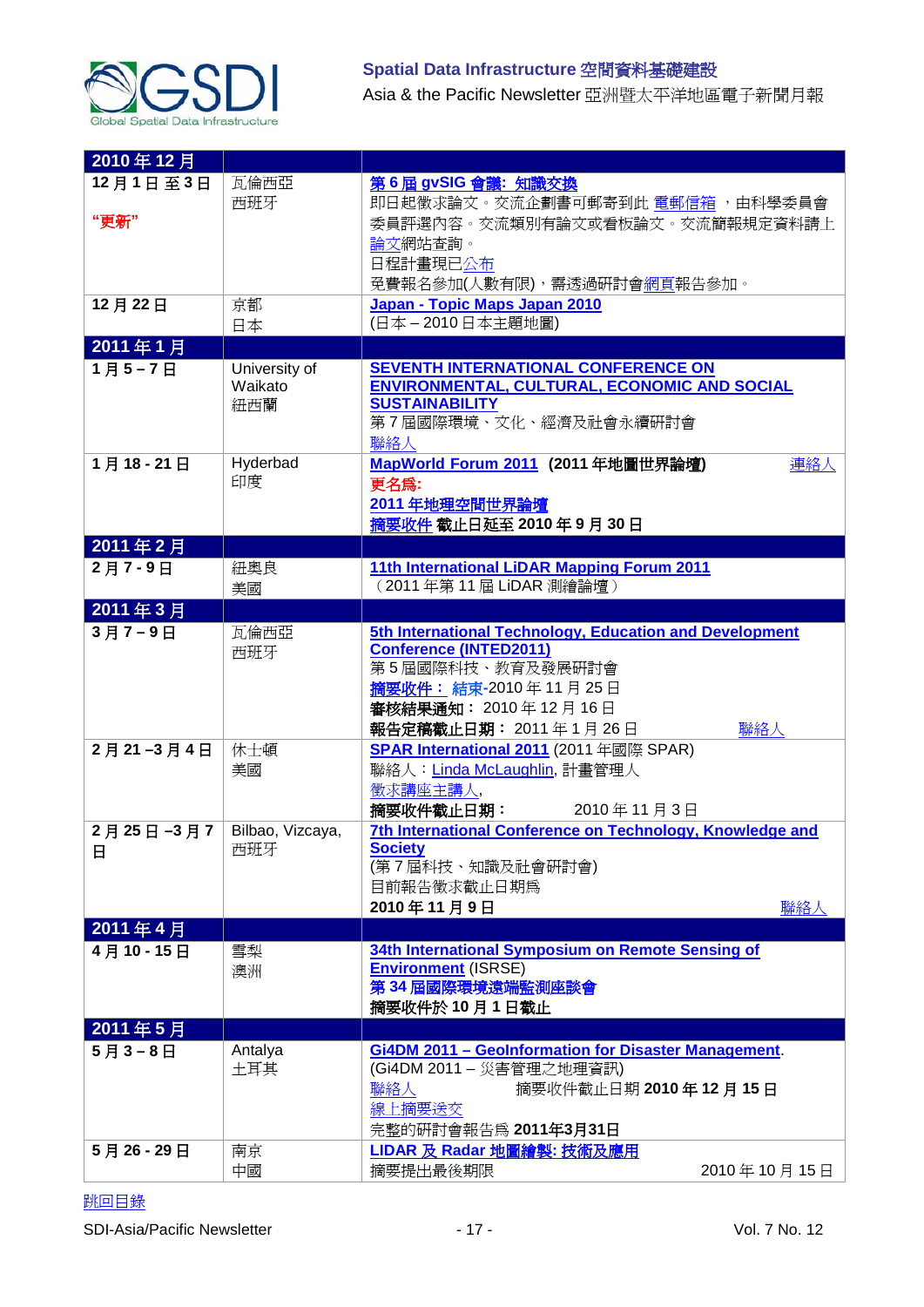

# **Spatial Data Infrastructure** 空間資料基礎建設

Asia & the Pacific Newsletter 亞洲暨太平洋地區電子新聞月報

|                        |             | 作者名稱                                                                                                                                                                                                                                                   | 2010年11月30日 |
|------------------------|-------------|--------------------------------------------------------------------------------------------------------------------------------------------------------------------------------------------------------------------------------------------------------|-------------|
|                        |             | 報告全文最後截止日<br>連絡人                                                                                                                                                                                                                                       | 2011日01月30日 |
| 2011年6月                |             |                                                                                                                                                                                                                                                        |             |
| 6月28日-7月               | 墨爾本         | XXV IUGG General Assembly (第25屆IUGG大會)                                                                                                                                                                                                                 |             |
| <b>7日</b>              | 澳洲          | Earth on the Edge: Science for a sustainable Planet(瀕臨危險的<br>地球:永續星球科學)<br>IUGG 2011科學計畫委員會徵求於IUGG 2011大會之口頭報告與海<br>報簡報摘要 ,送交截止日期為2011年1月17日星期一。<br>IAHS PREPUBLISHED EVENTS之摘要徵求已截止<br>JH01, JH02, H01, H02, H03 及 H04 2010年11月8日<br>聯絡人              | 手冊下載        |
| 6月28日-7月<br><b>7</b> E | 墨爾本<br>澳洲   | IAG大會<br>手冊下載                                                                                                                                                                                                                                          |             |
| 2011年7月                |             |                                                                                                                                                                                                                                                        |             |
| 7月3-8日                 | 巴黎          | 25th International Cartographic Conference.<br>第25屆國際製圖大會<br>15th General Assembly of the International Cartographic<br><b>Association (ICA)</b><br>第15 屆國際製圖協會(ICA)全體大會<br>摘要截止日: 2010年10月4日<br>再次徵求報告<br>連絡人: regist-icc2011@europa-organisation.com |             |
| 7月9-12日                | 聖地牙哥        | <b>Esri and ACSM - Event for Surveyors and Mapping</b><br><b>Professionals</b><br>ESRI 與 ACSM - 調査人員及地圖繪製專業人員活動<br>摘要提報截止日爲 2010年12月6日                                                                                                                 |             |
| 7月9-12日                | 聖地牙哥        | <b>ESRI International USER CONFERENCE</b><br>ESRI 國際使用者大會                                                                                                                                                                                              |             |
| 2011年8月                |             |                                                                                                                                                                                                                                                        |             |
| 8月23-25日               | 伯斯<br>澳大利亞  | 7th International Symposium on Digital Earth (ISDE7)<br>Held in conjunction with WALIS Forum 2011 and the 2011 NRM<br><b>Conference</b><br>第7屆數位地球國際討論會(ISDE7)<br>連同「2011年 WALIS 討論會」及「2011年 NRM 大會」一起舉辦                                               |             |
| 2011年11月               |             |                                                                                                                                                                                                                                                        |             |
| 11月14-18日              | 聖地牙哥<br>智利  | UGI 2001 International Geographic Union "Regional<br><b>Geographic Conference"</b><br>國際地理聯盟「區域性地理研討會」<br>手冊及論文徵求                                                                                                                                      | 聯絡人         |
| 11月21-23日              | 威靈頓<br>紐西蘭  | <b>Surveying &amp; Spatial Sciences Conference 2011</b><br>(2011年測量及空間科學大會)                                                                                                                                                                            |             |
| 2012年8月                |             |                                                                                                                                                                                                                                                        |             |
| 8月24日至<br>9月3日         | 墨爾本<br>澳大利亞 | <b>XXII International Society for Photogrammetry &amp; Remote</b><br><b>Sensing Congress</b><br>(XXII 國際社會航空攝影測量及遠端觀測大會)<br>Email: isprs2012@icms.com.au                                                                                               |             |
| 2012年10月               |             |                                                                                                                                                                                                                                                        |             |
| "最新"                   | 摩洛哥         | 10th biennial International Conference of the African<br><b>Association of Remote Sensing of the Environment (AARSE)</b><br>第10屆非洲環境遙感探測協會(AARSE)雙年國際研討會                                                                                               |             |